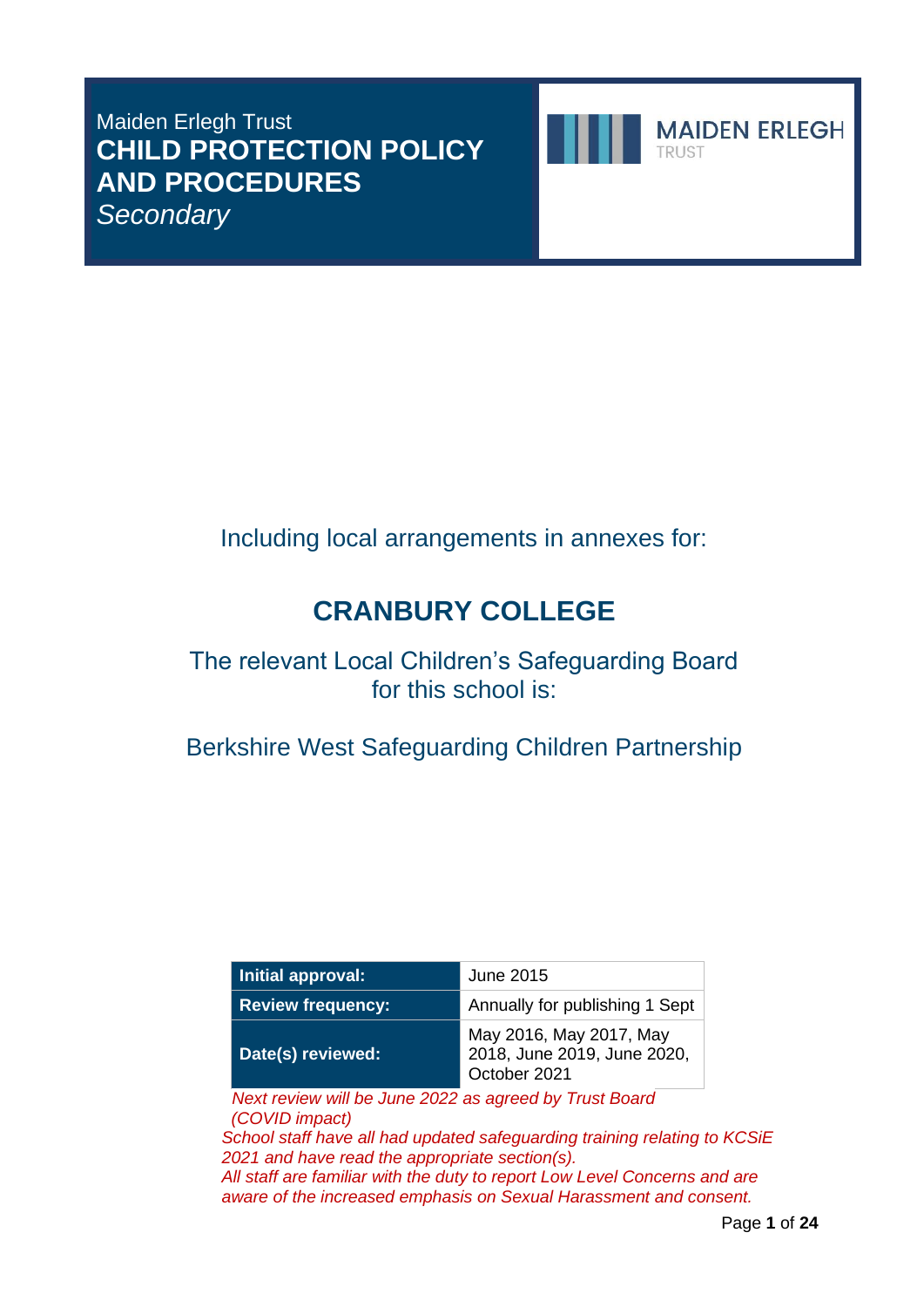# **Contents**

| MONITORING OF SAFEGUARDING AND THE SINGLE CENTRAL RECORD (SCR) 7          |  |
|---------------------------------------------------------------------------|--|
|                                                                           |  |
|                                                                           |  |
|                                                                           |  |
|                                                                           |  |
|                                                                           |  |
|                                                                           |  |
|                                                                           |  |
|                                                                           |  |
|                                                                           |  |
|                                                                           |  |
|                                                                           |  |
|                                                                           |  |
|                                                                           |  |
|                                                                           |  |
|                                                                           |  |
| DISQUALIFICATION UNDER THE CHILDCARE ACT 2006 (Primary settings only)  15 |  |
|                                                                           |  |
|                                                                           |  |
|                                                                           |  |
|                                                                           |  |
|                                                                           |  |
| MANAGEMENT OF MOBILE PHONES AND OTHER ELECTRONIC DEVICES 16               |  |
|                                                                           |  |
|                                                                           |  |
| ANNEX 2: APPROPRIATE BEHAVIOUR AND PROFESSIONAL BOUNDARIES 18             |  |
|                                                                           |  |
|                                                                           |  |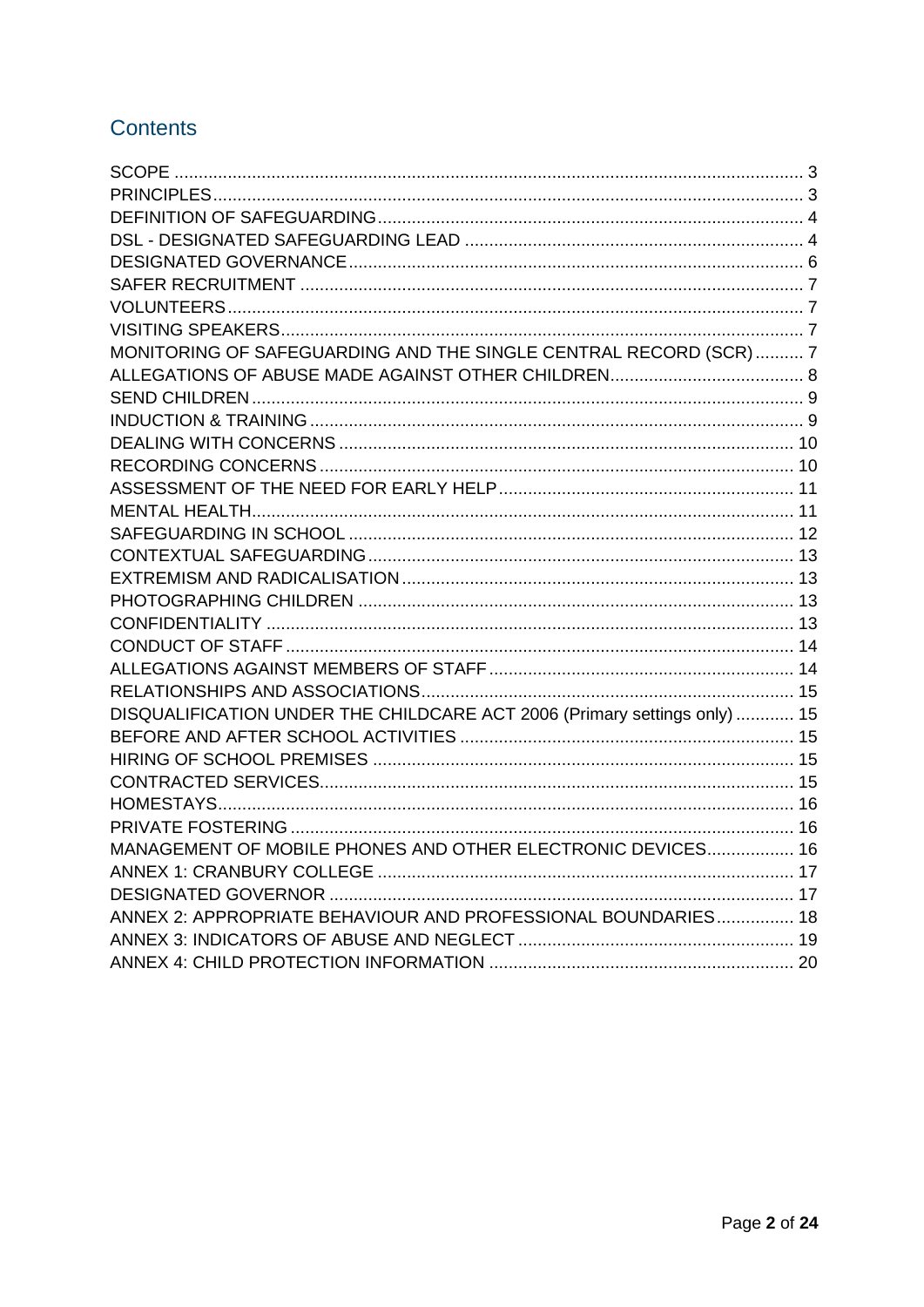# <span id="page-2-0"></span>**SCOPE**

This policy details the arrangements the Maiden Erlegh Trust has in place to ensure that it meets its statutory requirements in terms of child protection and safeguarding and does all that it can to keep children in all schools within the Trust safe.

### <span id="page-2-1"></span>**PRINCIPLES**

Section 175 of the Education Act 2002 gives maintained schools a statutory duty to promote and safeguard the welfare of children, and have due regard to guidance issued by the Secretary of State. The DCSF publication ['Guidance for Safer Working Practice for Adults who work with](http://www.childrenengland.org.uk/upload/Guidance%20.pdf)  [Children and Young People in Educational Settings'.](http://www.childrenengland.org.uk/upload/Guidance%20.pdf) (March 2009), and [Working Together to](https://www.gov.uk/government/uploads/system/uploads/attachment_data/file/281368/Working_together_to_safeguard_children.pdf)  [Safeguard Children](https://www.gov.uk/government/uploads/system/uploads/attachment_data/file/281368/Working_together_to_safeguard_children.pdf) (July 2018) and [Keeping Children Safe in Education 202](https://assets.publishing.service.gov.uk/government/uploads/system/uploads/attachment_data/file/1021914/KCSIE_2021_September_guidance.pdf)[1](https://assets.publishing.service.gov.uk/government/uploads/system/uploads/attachment_data/file/1021914/KCSIE_2021_September_guidance.pdf) provide clear advice on appropriate behaviours for all adults working with children.

We believe that every child regardless of age has at all times and in all situations a right to feel safe and protected from any situation or practice that results in them being physically or psychologically damaged.

We agree that we have a primary responsibility for the care, welfare and safety of the pupils in our charge, and we will carry out this duty through our teaching and learning, extra-curricular activities, pastoral care and extended school activities. In order to achieve this, all members of staff (including volunteers and governors) in this school, in whatever capacity, will at all times act proactively in child welfare matters especially where there is a possibility that a child may be at risk of significant harm.

Maiden Erlegh Trust seeks to adopt an open and accepting attitude towards children as part of their responsibility for pastoral care. The Trust hopes that parents and children will feel free to talk about any concerns and will see school as a safe place if there are any difficulties at home.

Children's worries and fears will be taken seriously if they seek help from a member of staff. Staff cannot promise secrecy if concerns are such that referral must be made to the appropriate agencies in order to safeguard the child's welfare.

If we have suspicions that a child's physical, sexual or emotional well-being is being, or is likely to be, harmed, or that they are being neglected, we will take appropriate action in accordance with the procedures issued by the respective local authority Local Safeguarding Children Board (LSCB) or the appropriate authority for the child involved.

As a consequence, we

- assert that teachers and other members of staff (including volunteers) in each school are an integral part of the child safeguarding process;
- accept totally that safeguarding children is an appropriate function for all members of staff within the Trust, and wholly compatible with their primary pedagogic responsibilities.
- recognise that safeguarding children in this school is a responsibility for all staff, including volunteers, Local Advisory Boards and the Trustees;
- will ensure through training and supervision that all staff and volunteers in each school are alert to the possibility that a child is at risk of suffering harm, and know how to report concerns or suspicions;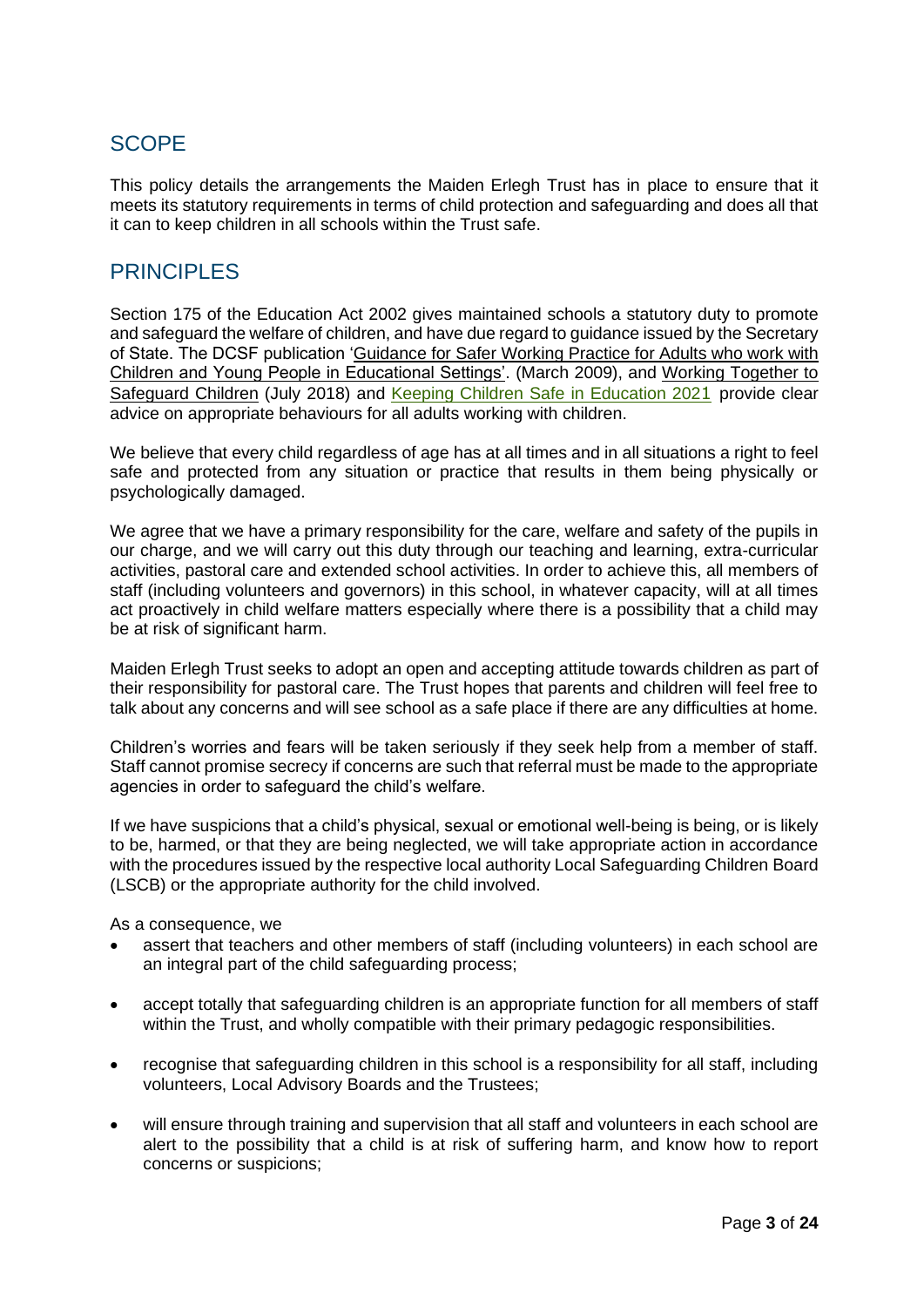- will designate a senior member of staff in each school with knowledge and skills in recognising and acting on child protection concerns. He or she will act as a source of expertise and advice, and is responsible for co-ordinating action within the school and liaising with other agencies;
- ensure (through the designated member of staff) that staff with designated responsibility for child protection will receive appropriate training to the minimum standard set out by the relevant LSCB.
- will share our concerns with others who need to know, and assist in any referral process;
- will ensure that all members of staff and volunteers who have suspicion that a child may be suffering, or may be at risk of suffering significant harm, refer such concerns to the designated member of staff, who will refer on to Children's Services in accordance with the procedures issued by the relevant LSCB (or the relevant authority for the child involved).
- safeguard the welfare of children whilst in each school, through positive measures to address bullying, especially where this is in relation to any incidents which involve *race, culture, country of origin, sexism, disability, giftedness, homophobia, biphobia or transphobia* or circumstance (eg Young Carer, Adopted, LAC).
- will ensure that all staff are aware of the child protection procedures established by the relevant LSCB and act on any guidance or advice given by them;
- will ensure through our recruitment and selection of volunteers and paid employees that all people who work in our Trust are suitable to work with children,
- will act swiftly and make appropriate referrals where an allegation is made that a member of staff has committed an offence against a child, harmed a child, or acted in a way that calls into question their suitability for working with children.
- will aim to create a culture of vigilance "and it could happen here".

# <span id="page-3-0"></span>DEFINITION OF SAFEGUARDING

Safeguarding and promoting the welfare of children is defined in KCSiE 2021 as:

- Protecting children from maltreatment;
- Preventing impairment of children's mental and physical health or development;
- Ensuring that children grow up in circumstances consistent with the provision of safe and effective care; and
- Taking action to enable all children to have the best outcomes.

# <span id="page-3-1"></span>DSL - DESIGNATED SAFEGUARDING LEAD

Each school has at least one Designated Safeguarding Lead (DSL) who is a senior member of the school's leadership team, and at least one Deputy. This role is set out in the post holder's job description. If the DSL is not available then a Deputy DSL will take the lead on any incident.

See Annex 1 for designated staff.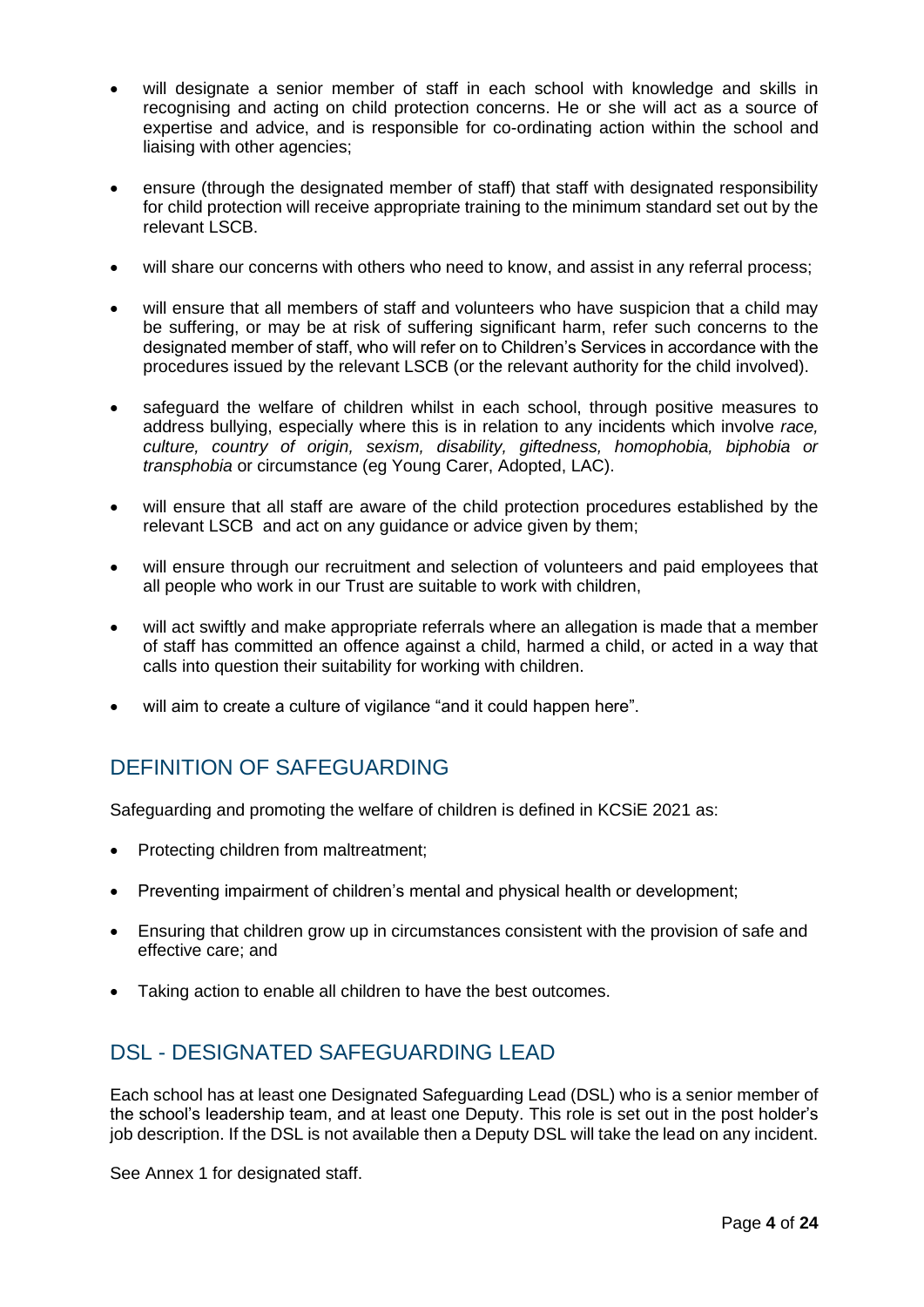The designated people are key to ensuring that proper procedures and policies are in place and are followed with regard to child safeguarding issues. They will also act as a dedicated resource available for other staff, volunteers and *Local Advisory Board members and Trustees* to draw upon.

Within Maiden Erlegh Trust:

- The designated people have the status and authority within the school management structure to carry out the duties of the post and are senior member of staff.
- They possess skills in recognising and dealing with child welfare concerns and have access to appropriate and regular training.
- All members of staff, including volunteers and regular visitors (such as Education Welfare Officers, trainee teachers and supply teachers) are made aware of who these people are, what their roles are and how they can be contacted and also how they can access readily, this policy.
- The designated people act as a source of advice and coordinate action within the school over child protection cases. They will also cascade safeguarding guidance issued by the LSCB.
- The designated person will need to liaise with other agencies and build good working relationships with colleagues from these agencies.
- The designated person is the first person to whom members of staff report concerns about students.
- The designated person is responsible for considering whether a referral should be made and for referring cases of suspected abuse to the relevant investigating agencies according to the procedures established by the relevant LSCB.
- The designated person is not responsible for dealing with allegations made against members of staff – this person is the Headteacher. Allegations made against the Headteacher will be dealt with by the Chair of the Local Advisory Board.
- Where the designated people have concerns that a referral has not been dealt with in accordance with the child protection procedures, they will ask the Head of Safeguarding at the relevant authority to investigate further.
- The Child Protection Lead liaises with the Headteacher to inform him/her/them of any issues and ongoing investigations and ensure there is always cover for the role
- The Headteacher of each school updates the Chief Executive to make them aware of serious issues and ongoing investigations (respecting the need for confidentiality wherever possible).
- The Trust works with the individual Safeguarding and Child Protection Leads to ensure that this policy is reviewed and updated annually
- The designated people keep detailed accurate secure written records of referrals/concerns, and ensure that these are held in a secure place.
- The designated people ensure that parents are aware of this policy and the fact that a school may need to make referrals (the policy is available to all parents on the website).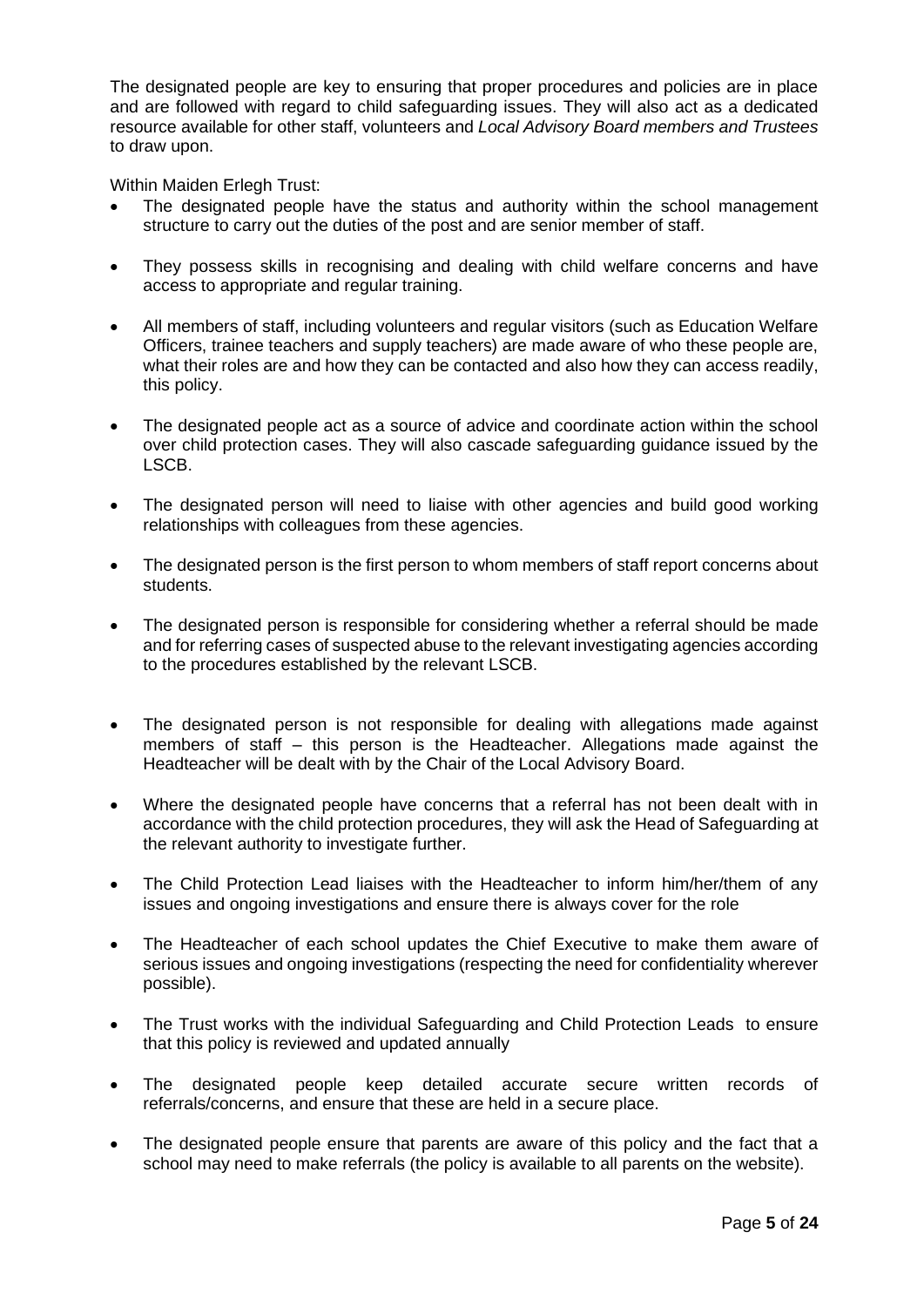- Where children leave a school roll, we ensure any child protection file is transferred to the new school as soon as possible, separately from the main file, and addressed to the designated person for child protection at the new school.
- Where a child leaves and the new school is not known, we alert the local authority so that the child's name can be included on the database for missing pupils.
- We will be alert to the possibility of FGM and Forced Marriage; the Attendance Officer or equivalent will monitor holidays and leaves of absence and alert the Designated Person in the event of a concern.
- Where a student is educated, either fully or partially, in another establishment, we ensure that it is compliant with safeguarding legislation and has appropriate policies in place. As the pupil's home school, each school will take responsibility for leading on child protection issues, even if initially disclosed elsewhere (unless it is not in the pupil's best interests).
- Work Experience placements are organised by external organisations who comply with guidelines and legislation.
- The designated people also have an important role in ensuring all staff and volunteers receive appropriate training. They:
	- o Attend training in how to identify abuse and know when it is appropriate to refer a case
	- $\circ$  Have a working knowledge of how the relevant LSCB operates and the conduct of a child protection case conference and be able to attend and contribute to these when required.
	- $\circ$  Attend any relevant or refresher training courses and then ensure that any new or key messages are passed to other staff, volunteers and governors.

### <span id="page-5-0"></span>DESIGNATED GOVERNANCE

The designated Trustee for safeguarding is: **Mike Bellamy** In addition, each school Local Advisory Board (LAB) has a designated member.

Child protection is important. Where appropriate, the LAB (Local Advisory Board) and the Trust will ensure that sufficient resources are made available to enable the necessary tasks to be carried out properly under inter-agency procedures.

The Trust will ensure that the designated member of staff for child protection is given sufficient time to carry out her duties, including accessing training.

The Trust and the LAB will review safeguarding practices in the school on a regular basis, and no less than annually, to ensure that:

- Each school is carrying out its duties to safeguard the welfare of children at the school
- Members of staff and volunteers are aware of current practices in this matter, and that staff receive training where appropriate
- Child protection is integrated with induction procedures for all new members of staff and volunteers
- Each school follows the procedures agreed by their respective LSCB, and any supplementary guidance issued by the Local Authority (or any other relevant Authority)
- Only persons suitable to work with children shall be employed in each school, or work there in a voluntary capacity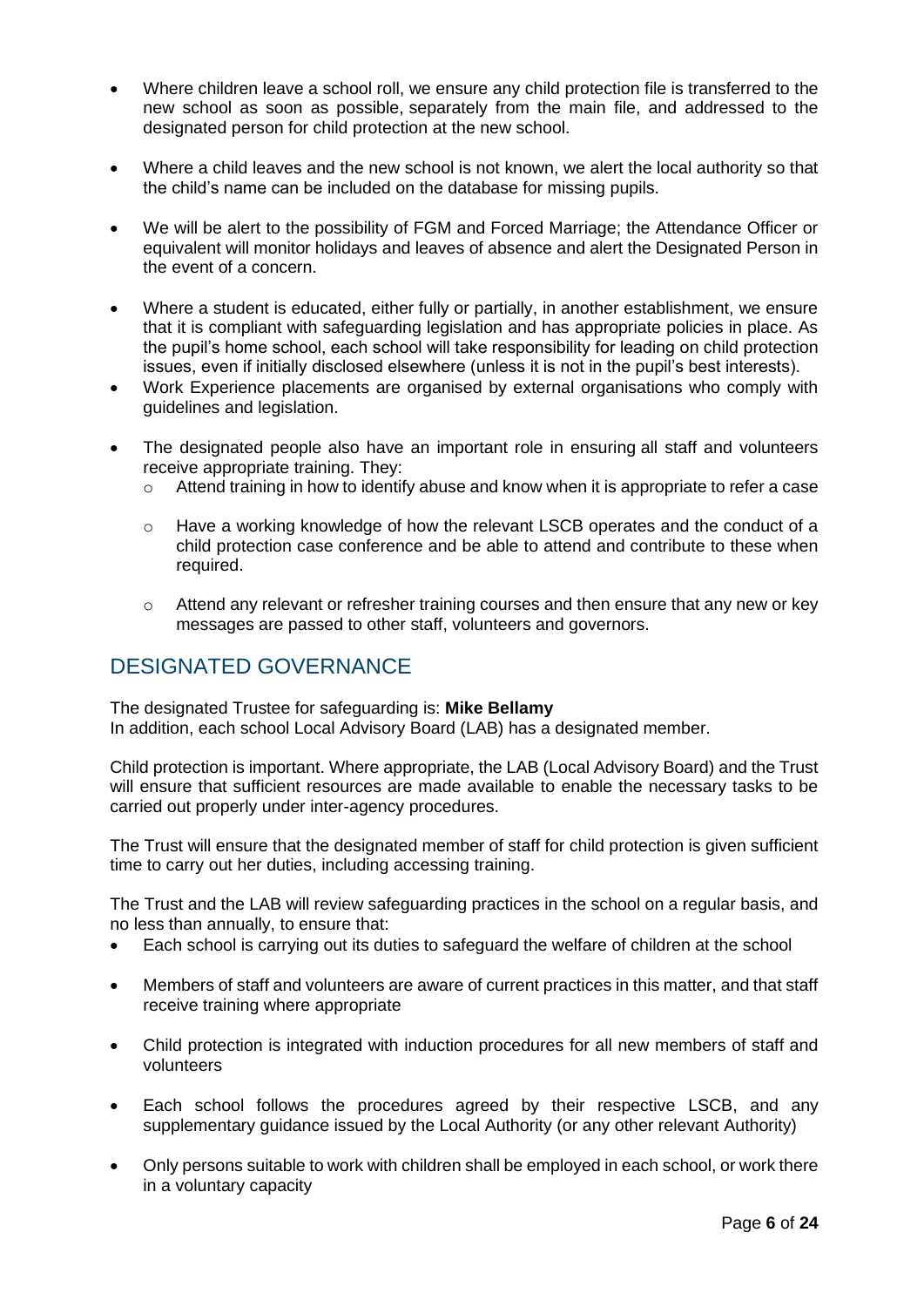• Where safeguarding concerns about a member of staff are substantiated, take appropriate disciplinary action

# <span id="page-6-0"></span>SAFER RECRUITMENT

In order to ensure that children are protected whilst at any school within the Trust, we will ensure that our staff and volunteers are carefully selected, screened, trained and supervised. We accept that it is our responsibility to follow the guidance set out in 'Keeping Children Safe in Education (2021)', DfE publication updated September 2021, in particular:

- A member on every recruitment panel will have undertaken safer recruitment and selection training.
- All of our staff are appropriately qualified and have the relevant employment history with any gaps accounted for.
- Relevant checks are made to ensure they are safe to work with children in compliance with Safer Recruitment requirements, including the relevant check under the Disclosure and Barring Service (DBS) and a prohibition check for qualified teachers, plus taking up of references.

## <span id="page-6-1"></span>VOLUNTEERS

We understand that some people otherwise unsuitable for working with children may use volunteering to gain access to children; for this reason, any volunteers in the school, in whatever capacity, will be given the same consideration as paid staff.

Where a parent or other volunteer helps on a one-off basis, he/she will only work under the direct supervision of a member of staff, and at no time have one to one contact with children. However, if a parent or other volunteer is to be in a school regularly or over a longer period then they undergo relevant checks to ensure their suitability to work with children. All Governors will undertake an enhanced DBS check.

### <span id="page-6-2"></span>VISITING SPEAKERS

We have a separate Visiting Speakers Procedure which can be viewed on the school website.

### <span id="page-6-3"></span>MONITORING OF SAFEGUARDING AND THE SINGLE CENTRAL RECORD (SCR)

#### Safeguarding Reports

The Designated Safeguarding Lead of each school will provide a half-termly update to the LAB (Local Advisory Board) on matters of safeguarding and child protection as part of the School Evaluation Form (SEF).

At the end of each academic year, each school's DSL will complete NSPCC audit and submit the results to the LAB and CEO.

- The CEO will submit a summary of the audits' findings to the Trust as part of her report in the summer term.
- Where issues raised from the audit are minimal, they will either be rectified immediately or actions included in the School Improvement Plan.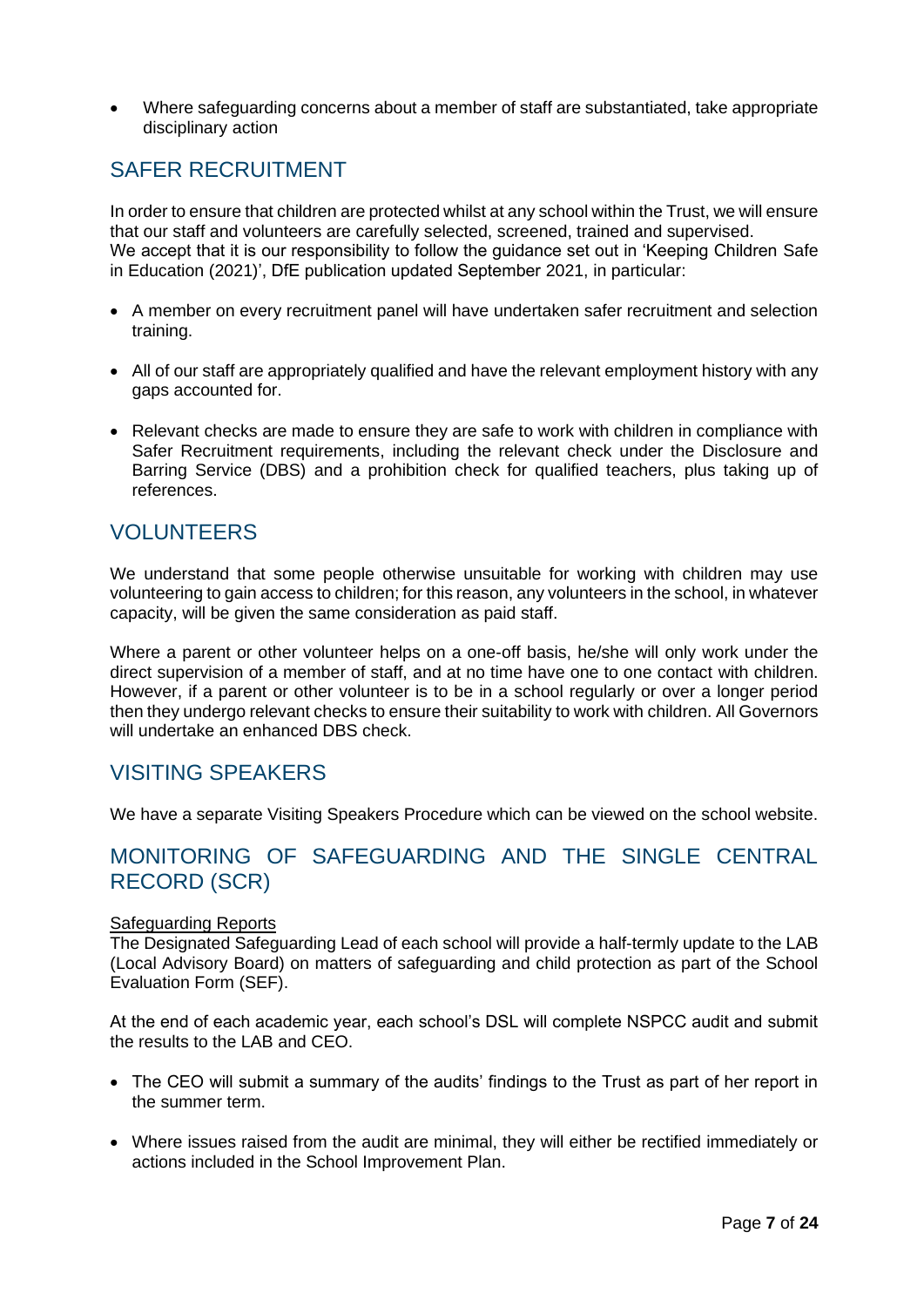• Where issues are more significant, an urgent recovery plan will be agreed with the Director Of Inclusion and Safeguarding and CEO and submitted separately to the LAB. The Trust Board will also be informed.

#### Single Central Record (SCR)

Each school and Central Services will hold and manage its own SCR. This is a register of all staff, self-employed, contractors and volunteers working in the school and details the safeguarding checks that have been made. The format and contents of the SCR will comply with the latest Keeping Children Safe in Education (2021) and other relevant guidance.

Each SCR is checked termly by at least two of the following people (Headteacher, DSL, LAB Safeguarding Governor, Safeguarding Trustee and/or Director of Inclusion and Safeguarding) to ensure that all information is accurate and up to date.

# <span id="page-7-0"></span>ALLEGATIONS OF ABUSE MADE AGAINST OTHER CHILDREN

Staff recognise that children are capable of abusing their peers, physically, emotionally or sexually. There are different forms peer on peer abuse can take, but abuse is abuse and should never be tolerated or passed off as "banter" or "part of growing up".

Whilst not intended to be an exhaustive list, peer on peer sexual harassment can include:

- sexual comments, such as: telling sexual stories, making lewd comments, making sexual remarks about clothes and appearance and calling someone sexualised names;
- sexual "jokes" or taunting;
- physical behaviour, such as: deliberating brushing against someone, interfering with someone's clothes (schools and colleges should be considering when any of this crosses a line into sexual violence - it is important to talk to and consider the experience of the victim) and displaying pictures, photos or drawings of a sexual nature; and
- online sexual harassment, which might include: non-consensual sharing of sexual images and videos and sharing sexual images and videos (both often referred to as sexting); inappropriate sexual comments on social media; exploitation; coercion and threats. Online sexual harassment may be standalone, or part of a wider pattern of sexual harassment and/or sexual violence.
- **Upskirting**

Any such incidents will be dealt with on a case-by case basis with the designated safeguarding lead taking a leading role and using their professional judgment, supported by other agencies, such as children's social care and the police as required.

In dealing with any peer-on-peer incident, schools will have due regard for the DfE guidance: [Sexual violence and sexual harassment between children in schools and colleges May 2018](https://assets.publishing.service.gov.uk/government/uploads/system/uploads/attachment_data/file/719902/Sexual_violence_and_sexual_harassment_between_children_in_schools_and_colleges.pdf) and the UKCCIS (UK Council for Child Internet Safety) guidance: [Sexting in schools and](https://assets.publishing.service.gov.uk/government/uploads/system/uploads/attachment_data/file/609874/6_2939_SP_NCA_Sexting_In_Schools_FINAL_Update_Jan17.pdf)  [colleges Jan 2017](https://assets.publishing.service.gov.uk/government/uploads/system/uploads/attachment_data/file/609874/6_2939_SP_NCA_Sexting_In_Schools_FINAL_Update_Jan17.pdf)

Some situations are statutorily clear:

- a child under the age of 13 can never consent to any sexual activity;
- the age of consent is 16;
- sexual intercourse without consent is rape;
- rape, assault by penetration and sexual assault are defined in law
- creating and sharing sexual photos and videos of under-18s is illegal (often referred to as sexting). This includes children making and sharing sexual images and videos of themselves.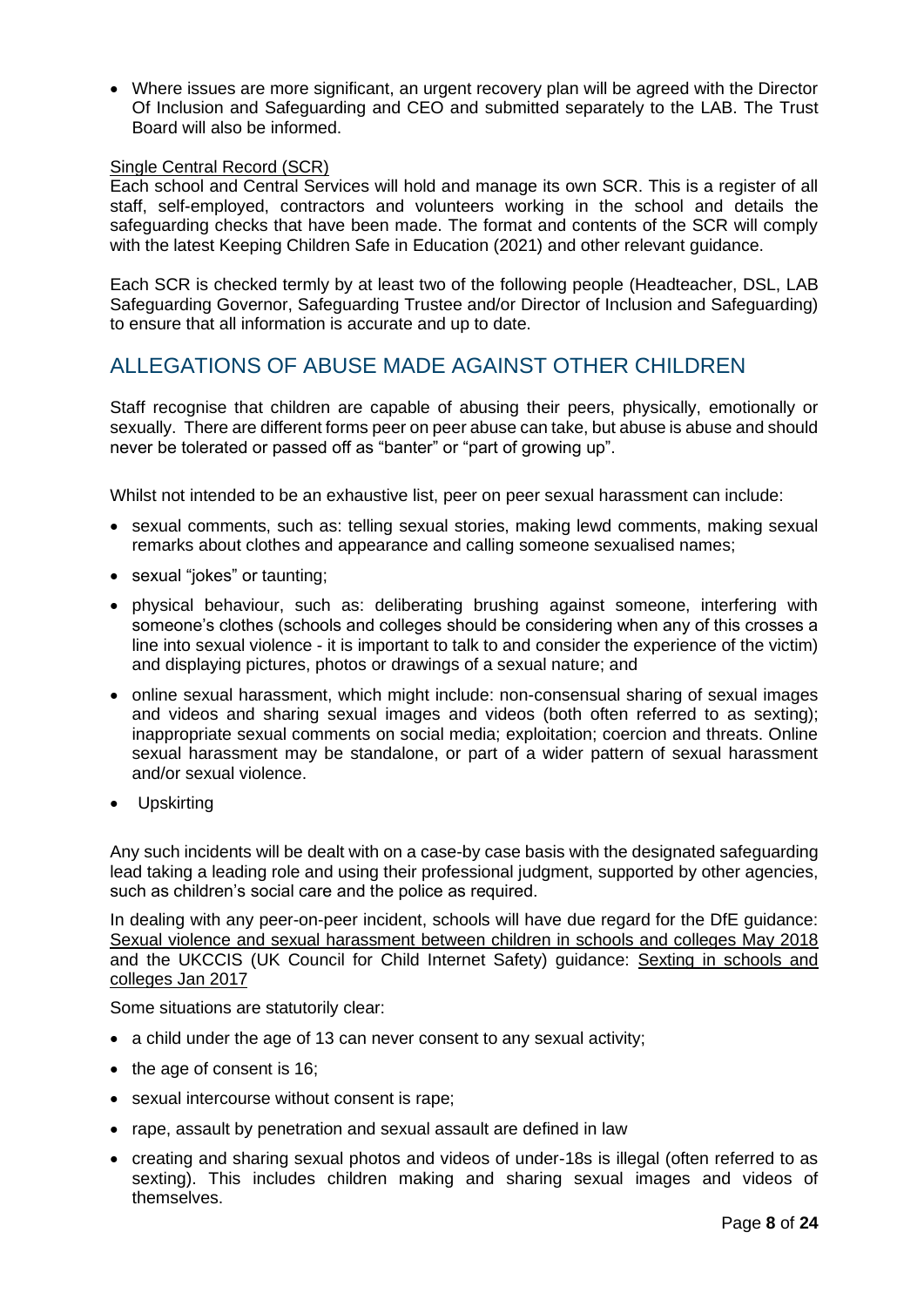Reports of sexual assault and sexual harassment will, in some cases, not lead to a report to the police (for a variety of reasons). In some cases, rape, assault by penetration, sexual assault or sexual harassment are reported to the police and the case is not progressed or are reported to the police and ultimately result in a not guilty verdict. The process will have affected both victim and alleged perpetrator. Appropriate support will be provided to both as required and consideration given to sharing classes and potential contact as required on a case-by-case basis. In all cases the needs and wishes of the victim will be at the heart of the process (supported by parents and carers as required).

# <span id="page-8-0"></span>SEND CHILDREN

Children with special educational needs and disabilities (SEND) may face additional safeguarding challenges. Additional barriers can exist when recognising abuse and neglect in this group of children, including:

- assumptions that indicators of possible abuse such as behaviour, mood and injury relate to the child's disability without further exploration;
- the potential for children with SEND being disproportionally impacted by behaviours such as bullying, without outwardly showing any signs; and
- communication barriers and difficulties in overcoming these barriers.

## <span id="page-8-1"></span>INDUCTION & TRAINING

All new members of staff will complete an online training course ahead of starting. As part of their induction new staff will also receive face to face induction training, which will give an overview of the organisation and ensure they know its purpose, values, services and structure, as well as how to identify and report abuse. They also learn about confidentiality and data protection issues.

#### **All staff must have read:**

Staff Code of Conduct School Behaviour Policy Keeping Children Safe in Education (2021) Part One (Child facing staff) Keeping Children Safe in Education (2021) Annex A (Non-child facing staff) Equality Policy Whistleblowing Policy

Our general safeguarding training covers a range of issues such as bullying (including student on student bullying), e-safety (including awareness of the risks of sexting and the impact of pornography), domestic violence (including teenage relationship abuse), mental health awareness, preventing radicalisation and Female Genital Mutilation (FGM) and Child Sexual Exploitation (CSE).

Other issues covered (depending on roles and responsibilities) may include:

Drug and substance abuse Fabricated or induced illness Honour based violence (HBV) Gangs Trafficking **Trafficking Private fostering** Gambling Gambling Gambling Camble Communication Cambridge Cambridge Cambridge Cambridge Cambridge Cambridge Cambridge Cambridge Cambridge Cambridge Cambridge Cambridge Cambridge Cambridge Cambridge Cambridge Cambridge Camb County Lines

Breast ironing Children Missing Education (CME)

All staff will be expected to complete training on safeguarding children and Prevent awareness that will enable them to fulfil their responsibilities in respect of child protection effectively. Each school will provide this training as through the designated person.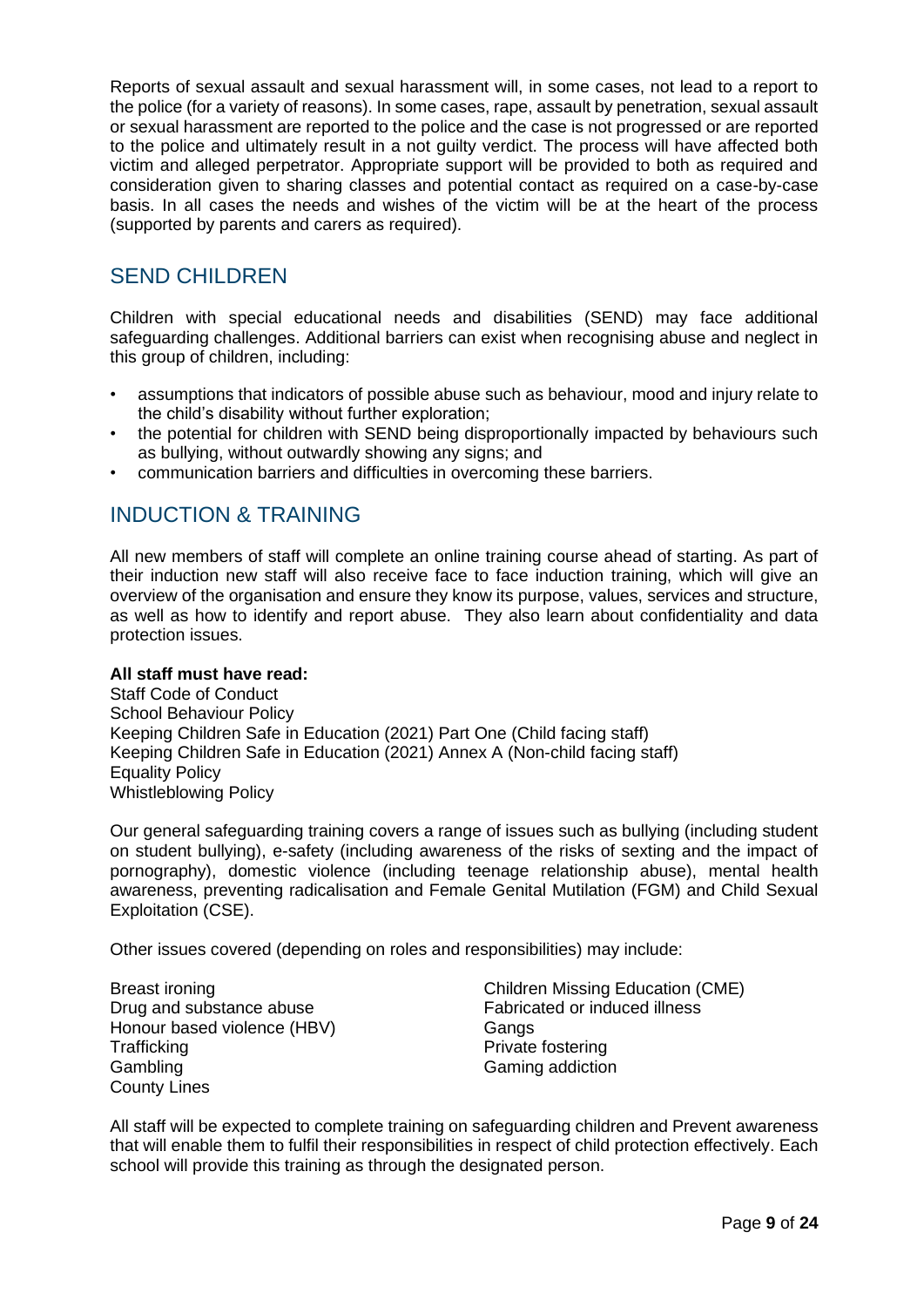Staff will attend refresher training every three years, and the designated person every two years. There is a dedicated Safeguarding & Equalities week on the calendar where refresher training takes place (training and student awareness actions take place throughout the year).

Staff are all made aware that anyone can make a Child Protection referral and how to do that.

Articles and information on matters relating to Child Protection and Safeguarding are included in staff bulletins and staff meetings.

*Local Advisory Board members and Trustees also have a programme of induction and training which includes:*

- *Mandatory reading as above*
- *On-line and face-to-face sessions at induction and/or at time throughout the year*
- *Regular update emails and notices through the Director of Inclusion and Safeguarding and Chief Executive Officer.*
- *Safeguarding representatives undertake Level 3 training (and refreshers)*
- *Those involved with recruitment undertake Safer Recruitment training (and refreshers)*

### <span id="page-9-0"></span>DEALING WITH CONCERNS

Members of staff and volunteers are not required to investigate suspicions; if somebody believes that a child may be suffering, or may be at risk of suffering significant harm, they must always refer such concerns to the designated person, who will consider whether to refer the matter to the relevant Children's Services

To this end, volunteers and staff must record what they have seen, heard or know accurately at the time the event occurs, and share their concerns with the designated person (or Headteacher if an allegation about a member of staff) and agree action to take in the following circumstances:

- Upon the receipt of any information from a child, or if any person has suspicions that a child may be at risk of harm, or
- If anyone observes injuries that appear to be non-accidental, or
- Where a child or young person makes a direct allegation or implies that they have been abused,
- Where a child or young person makes an allegation against a member of staff<sup>1</sup>

We will ensure that all members of staff and employees are familiar with the procedures for keeping a confidential written record of any incidents and with the requirements of the relevant LSCB.

### <span id="page-9-1"></span>RECORDING CONCERNS

All notes made by staff will be recorded formally as follows:

- Using full names not initials
- Including days, dates and times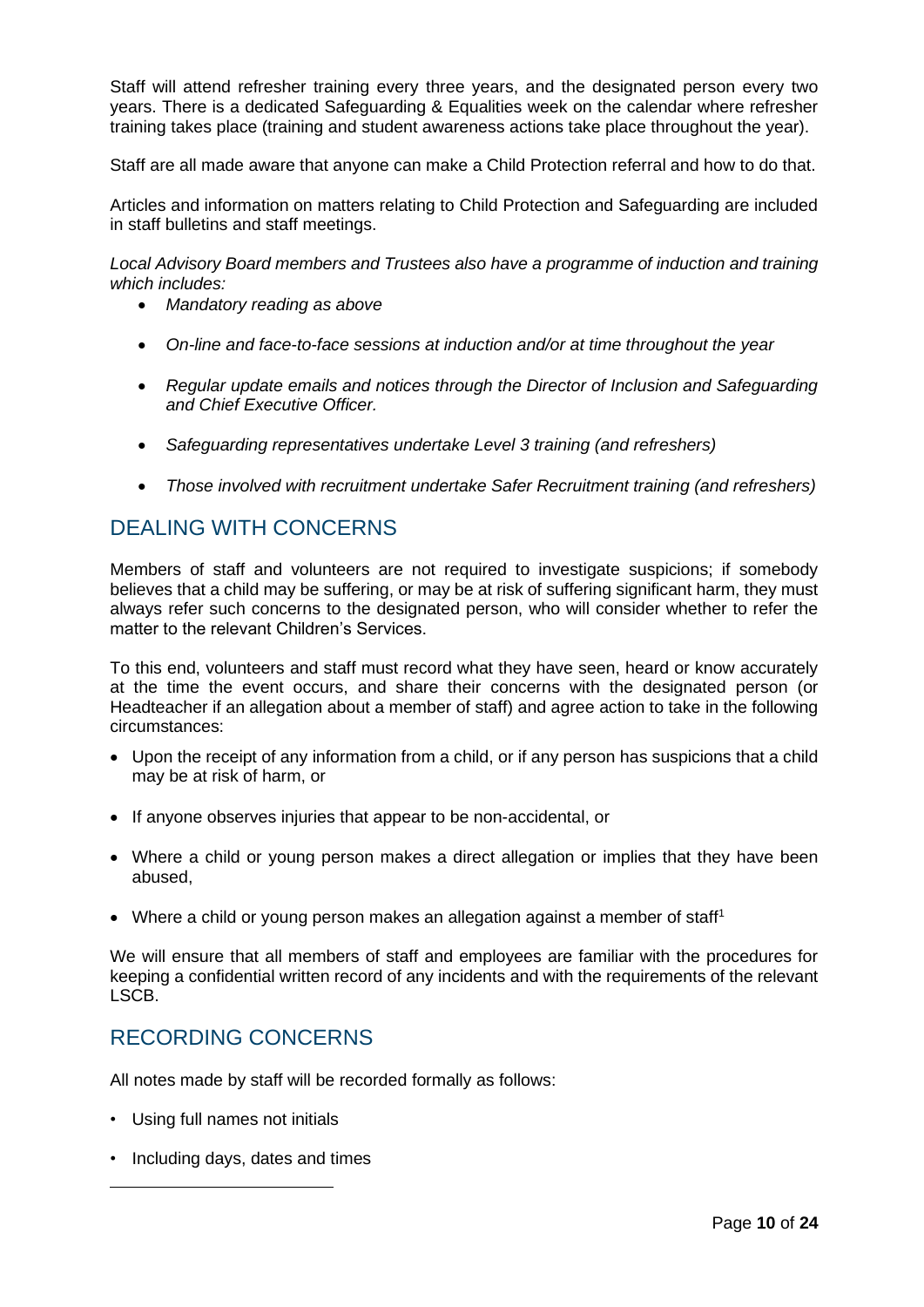- Using the actual words, verbatim
- Including the name and role of the person making the notes
- A line will be drawn underneath the notes and they will be signed
- Any additions will be re-signed and dated
- All original notes will be kept and stored securely

The same principles apply to children making written statements.

All concerns raised about a child (including verbally) will be recorded using CPOMS (Child Protection Online Management System) and relevant notes and documents uploaded. CPOMS will automatically alert the Designated Safeguarding Lead and Deputies via email that a concern has been logged.

Information relating to Child Protection is exempt from GDPR regulations and will not necessarily be shared in the event of a Subject Access Request.

In the event that any member of staff fails to report their concerns, this may be dealt with as a disciplinary matter.

# <span id="page-10-0"></span>ASSESSMENT OF THE NEED FOR EARLY HELP

We will work together with local agencies, for the effective assessment of the needs of individual children who may benefit from early help services. The Academy will encourage parents to make use of outside agencies and will assist with arrangements for the use of these agencies. In these cases a formal referral requesting support will need to be made by the Academy in consultation with parents, and submitted with parental consent.

### <span id="page-10-1"></span>MENTAL HEALTH

Maiden Erlegh Trust recognises that good mental health is as important as good physical health. We aim to promote good mental health in schools by:

- Developing a whole school approach to support mental wellbeing
- Teaching about mental health and wellbeing through a programme of PSHE/PSMSC
- Helping and training staff to recognise signs and symptoms of mental health needs in pupils/students and know what to do should they have a concern
- Having a clear process to follow where a concern is raised about a pupils/student's mental wellbeing
- Developing links with specialist mental health services
- Knowing what local and national help and support is available in order that these can be signposted to pupils/students and their families to access help and support
- Ensuring key staff are equipped with the skills to support and manage pupils/students with mental health needs in their learning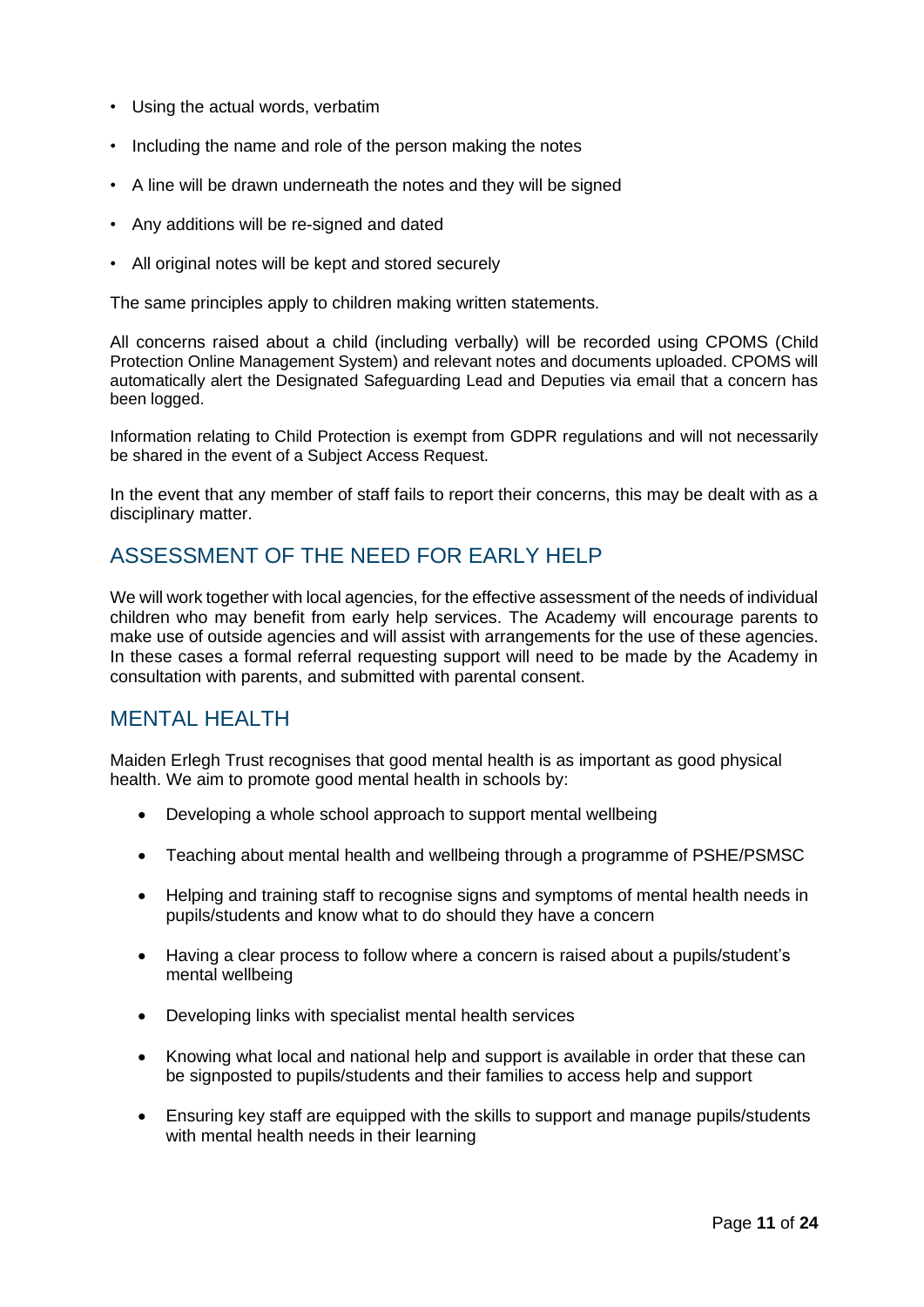• Where appropriate, sharing information about pupils/students who are experiencing any mental health issues with those who work with them in school so that they can be supported in the school environment

Each school has a Designated Mental Health Lead. See Annex 1 for designated staff.

# <span id="page-11-0"></span>SAFEGUARDING IN SCHOOL

Child protection issues will be addressed through the Personal, Social and Health Education and Sex and Relationships Education curriculum as appropriate.

All children will receive guidance on child protection issues and what to do if they have a concern via an annual assembly delivered by our designated people.

As a result, children will be taught to recognise when they are at risk and how to get help when they need it.

We ask parents to ensure that we have at least two emergency contacts for their child.

We will take a photograph of every child and every member of staff which will be stored on our database. This is to aid with the fast and efficient physical identification of all members of the school community.

As well as ensuring that we address child protection concerns, we will also ensure that children who attend the school are kept safe from harm whilst they are in our charge.

To this end, this policy must be seen in light of the following documents:

- Acceptable use of digital technology
- Anti-Bullying Policy
- Behaviour and Exclusion Policy
- Code of Conduct for Staff
- Equality Policy
- Health and Safety Policy
- Physical Intervention Good Practice document
- Procedures for dealing with allegations against employees and adults working or volunteering in schools
- Recruitment and Selection Policy
- Sex and Relationships Policy
- Spiritual, Moral, Social and Cultural Good Practice Document
- Supporting Students with Medical Conditions Policy
- Whistleblowing Policy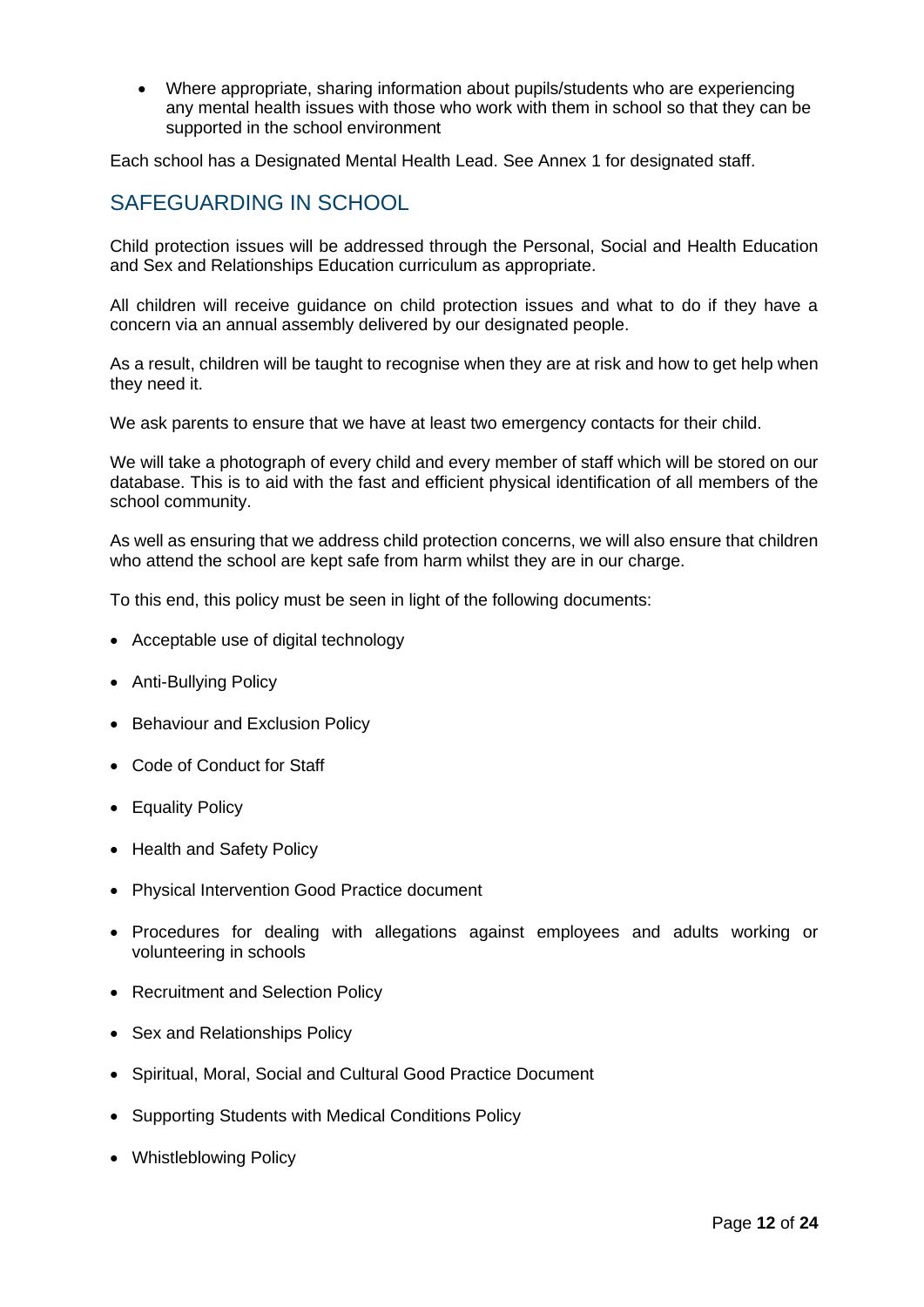# <span id="page-12-0"></span>CONTEXTUAL SAFEGUARDING

The Trust recognises the importance of considering wider environmental factors in a child's life that may be a threat to their safety and/or welfare. This is known as Contextual safeguarding.

### <span id="page-12-1"></span>EXTREMISM AND RADICALISATION

#### **The Prevent Duty**

The Prevent Duty 2015 is advice from the Department for Education to help schools understand their duties under the Counter-Terrorism and Security Act 2015.

We build children's resilience to radicalisation by promoting fundamental British values and enabling them to challenge extremist views. Schools will create an environment in which children can debate controversial issues and help them understand the risks associated with terrorism and develop the knowledge and skills to be able to challenge extremist arguments.

Staff are trained to be alert to students expressing extremist views. When any member of staff has concerns that a student may be at risk of radicalisation or involvement in terrorism, they should speak with the Child Protection lead at the relevant school or to their deputies.

### <span id="page-12-2"></span>PHOTOGRAPHING CHILDREN

We understand that parents like to take photos of or video record their children in the school play, or at sports day, or school presentations. This is a normal part of family life, and we will not discourage parents from celebrating their child's successes.

However, if there are Health and Safety issues associated with this - i.e. the use of a flash when taking photos could distract or dazzle the child, and cause them to have an accident, we will encourage parents to use film or settings on their camera that do not require flash.

We will not allow others to photograph or film pupils during a school activity without the parent's permission.

We will not allow images of pupils to be used on the school or Trust website, VLE, publicity, or press releases, without permission from the parent via the 'photo permission' form.

The Trust cannot however be held accountable for photographs or video footage taken by parents or members of the public at school functions.

### <span id="page-12-3"></span>CONFIDENTIALITY

The Trust, and all members of staff, will ensure that all data about pupils is handled in accordance with the requirements of the law, and any national and local guidance.

Any member of staff who has access to sensitive information about a child or the child's family must take all reasonable steps to ensure that such information is only disclosed to those people who need to know.

Regardless of the duty of confidentiality, if any member of staff has reason to believe that a child may be suffering harm, or be at risk of harm, their duty is to forward this information without delay to the designated member of staff for child protection.

The Data Protection Act 2018 and GDPR do not prevent, or limit, the sharing of information for the purposes of keeping children safe. Fears about sharing information will not be allowed to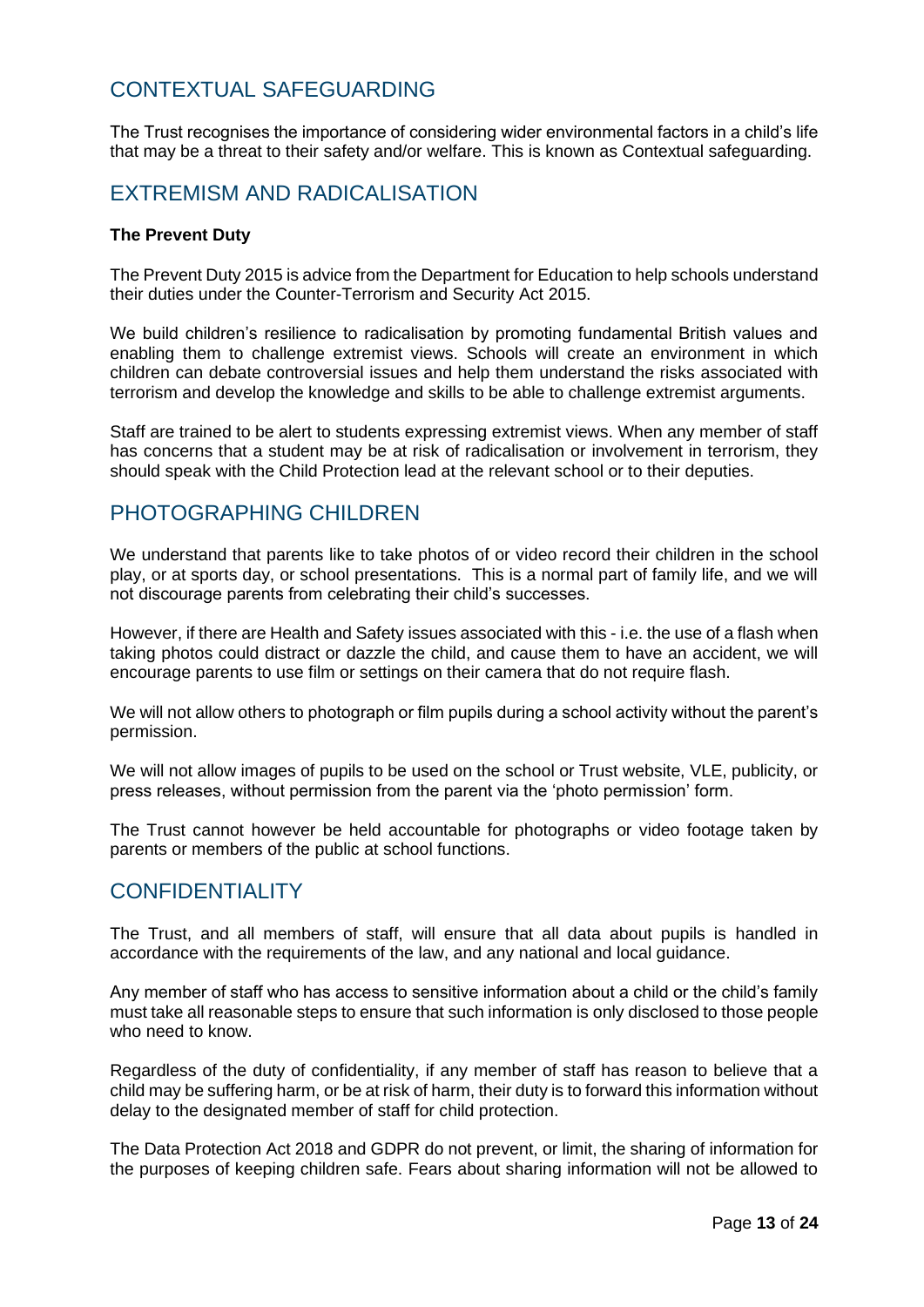stand in the way of the need to promote the welfare and protect the safety of children. This includes allowing practitioners to share information without consent.

# <span id="page-13-0"></span>CONDUCT OF STAFF

The Trust has a duty to ensure that professional behaviour applies to relationships between staff and children, and that all members of staff are clear about what constitutes appropriate behaviour and professional boundaries. This is covered in the Staff Code of Conduct and in Annex 2.

At all times, members of staff are required to work in a professional way with children. All staff should be aware of the dangers inherent in:

- working alone with a child
- physical interventions
- cultural and gender stereotyping
- dealing with sensitive information
- giving to and receiving gifts from children and parents
- contacting children through private telephones (including texting), e-mail, or social networking websites.
- disclosing personal details inappropriately
- meeting pupils outside school hours or school duties

If any member of staff has reasonable suspicion that a child is suffering harm, and fails to act in accordance with this policy and the relevant Local Authority Safeguarding Children Board procedures, the Trust will view this as misconduct, and take appropriate action

# <span id="page-13-1"></span>ALLEGATIONS AGAINST MEMBERS OF STAFF

All school staff have a duty to report any concerns they have about any member of staff, supply teacher, volunteer, contractor or governor either about a safeguarding issue or other unlawful activity. This is referred to as Whistleblowing and applies to incidents both in school and out of school.

You have a duty to report if you believe that a member of staff, supply teacher, volunteer, contractor or governor has:

- behaved in a way that has harmed a child, or may have harmed a child;
- possibly committed a criminal offence against or related to a child;
- behaved towards a child or children in a way that indicates he or she may pose a risk of harm to children; or
- behaved or may have behaved in a way that indicates they may not be suitable to work with children.

Allegations will be dealt with in accordance with national guidance and agreements, which are implemented by the local authority.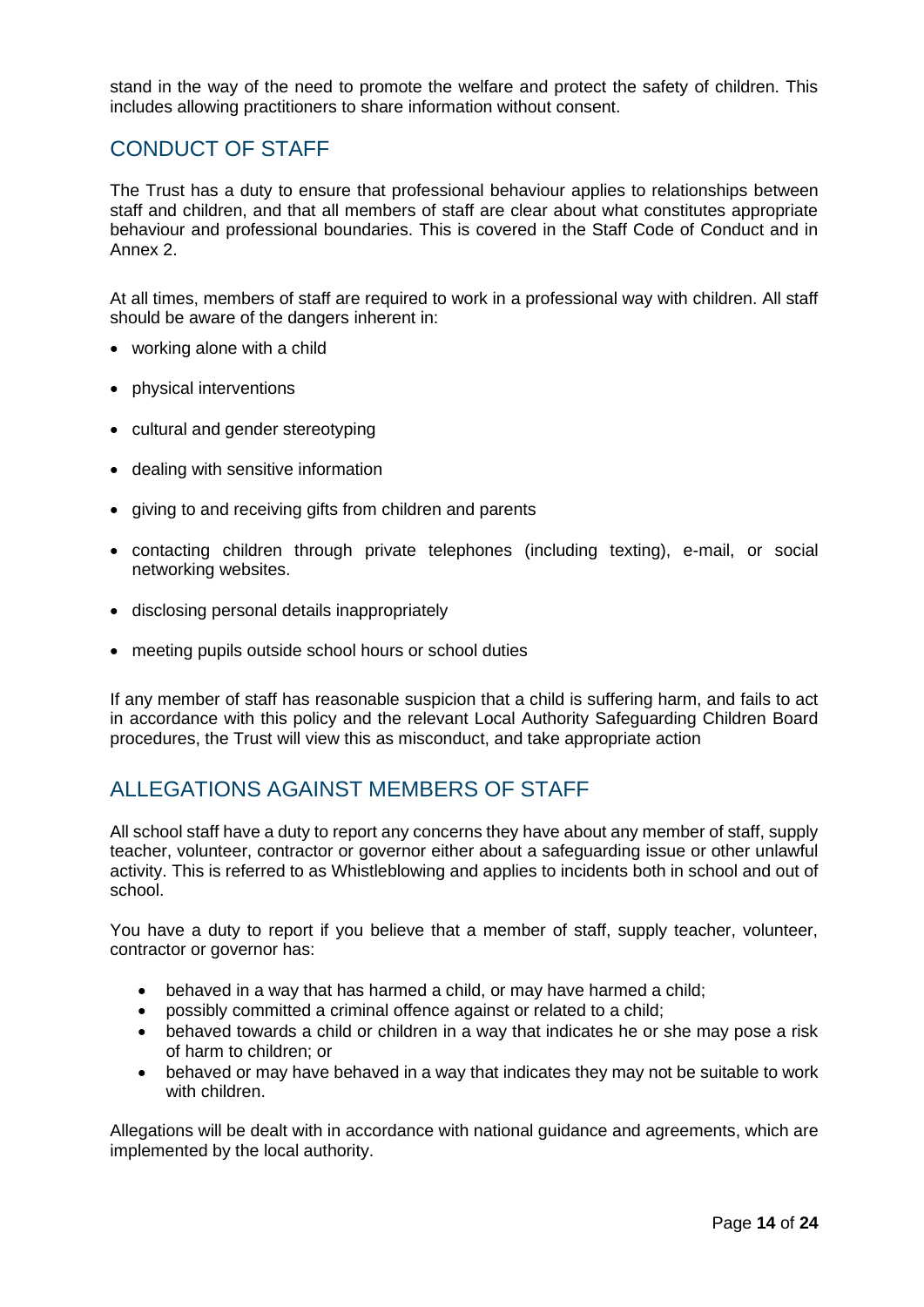The Headteacher of the school, rather than the designated member of staff will handle such allegations, unless the allegation is against the Headteacher, when the Chief Executive Officer and the Chair of the Local Advisory Board will handle the allegation. If the allegation is against the Chief Executive Officer, the Chair of Trust Board and Director of Inclusion and Safeguarding will handle the Trust's response.

The person dealing with the allegation will gather information about the allegation, and report these without delay to the Local Authority Designated Officer (LADO) if he/she considers they meet the threshold.

The Trust has a separate document '*Procedures for dealing with allegations against employees and adults working or volunteering in schools'* which covers this area in more depth.

## <span id="page-14-0"></span>RELATIONSHIPS AND ASSOCIATIONS

Whilst Disqualification by Association only applies to those working in domestic settings, all staff should be aware that relationships and associations that they have in school and outside (including online) may have an implication for the safeguarding of children. Where this is the case, the member of staff must speak to the DSL or Head teacher.

## <span id="page-14-1"></span>DISQUALIFICATION UNDER THE CHILDCARE ACT 2006 (Primary settings only)

Schools that work with children under 8 years old will have due regard to the Disqualification under the Child Care Act 2006 which applies to staff who work in a child care capacity, whether paid, volunteer or are on work placements. Relevant staff are:

- Those working with early years (birth till 1st September following 5th birthday) at any time.
- Those working before or after school with those in later years (5 to 8 years old)

For those schools in the Trust where this is applicable, DBS checks will show relevant offences and whether staff are on the Children's Barred List.

# <span id="page-14-2"></span>BEFORE AND AFTER SCHOOL ACTIVITIES

Where any out of school hours activities are provided by other bodies or organisations (such as sports clubs) each school will ensure that these bodies have appropriate safeguarding and child protection policies and procedures, and that there are arrangements in place to link with the school on such matters. Each school will also ensure that they are aware of the local safeguarding arrangements.

### <span id="page-14-3"></span>HIRING OF SCHOOL PREMISES

Where any school in the Trust hires out its premises to an organisation, it will seek reassurance that, where the activities involve Under 18's, they have appropriate safeguarding and child protection policies and procedures, and that there are arrangements in place to link with the school on such matters. Such considerations will be made explicit in any contract or service level agreement with the bodies.

# <span id="page-14-4"></span>CONTRACTED SERVICES

Where a school or the Trust contracts with outside providers for specific services, the school or the Trust will ensure that these providers have appropriate safeguarding and child protection policies and procedures, and that there are arrangements in place to link with the school or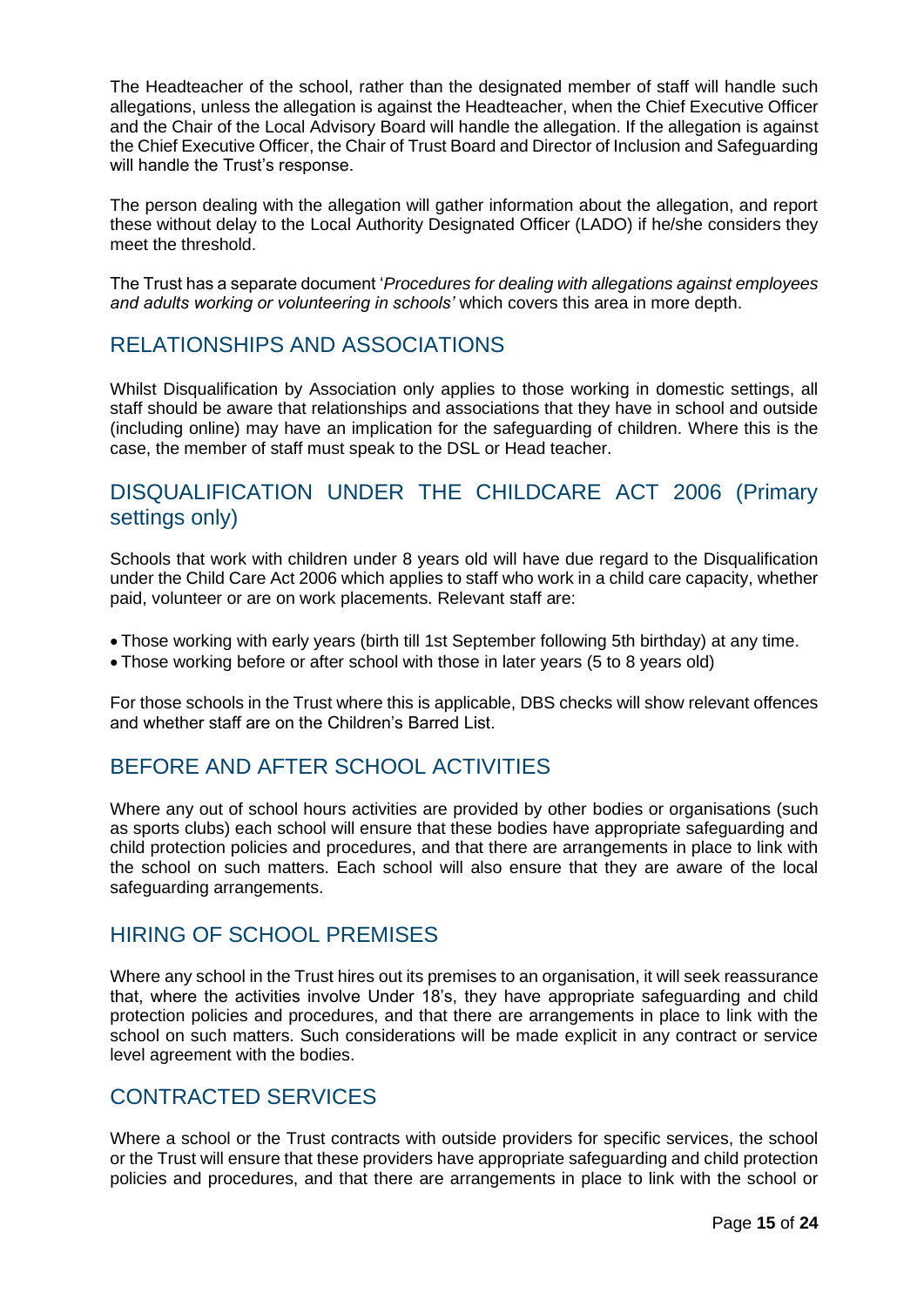Trust on such matters. Such considerations will be made explicit in any contract or service level agreement with the provider.

### <span id="page-15-0"></span>**HOMESTAYS**

Because it is not possible for schools and colleges to obtain criminality information from the DBS about adults who provide homestays abroad, Trust schools will not organise overnight homestays as part of trips, whether abroad or within the UK.

### CME – Children Missing Education

Our approach to tackling this issue is covered in our Attendance Policy.

### <span id="page-15-1"></span>PRIVATE FOSTERING

A private fostering arrangement is one that is made without the involvement of a local authority for the care of a child under the age of 16 (under 18, if disabled) by someone other than a parent or close relative with the intention that it should last for 28 days or more.

Private foster carers may be from the extended family, such as a cousin or great aunt. A grandparent, brother, sister, uncle or aunt or step-parent are **not** be considered a private foster carer. A private foster carer may be a friend of the family, the parent of a friend of the child, or someone previously unknown to the child's family who is willing to privately foster a child.

There is a mandatory duty on schools to inform the local authority of children in such an arrangement.

## <span id="page-15-2"></span>MANAGEMENT OF MOBILE PHONES AND OTHER ELECTRONIC **DEVICES**

When used at a time or in a way which is restricted, the mobile telephone or other electronic device will be a 'prohibited item' banned by the School rules, and subject to the normal rules on seizure, retention or destruction.

A student's device may also be confiscated by the School as a disciplinary sanction for misconduct by the student. In such cases, the device will be retained until it can be collected by the student and/or parent after a period of time agreed by School, this may be up to the end of the current term.

Any use of any electronic device must comply with the School's Acceptable Use Agreement for ICT. Any unauthorised use of any electronic device will be considered to be in breach of the Acceptable Use Agreement for ICT.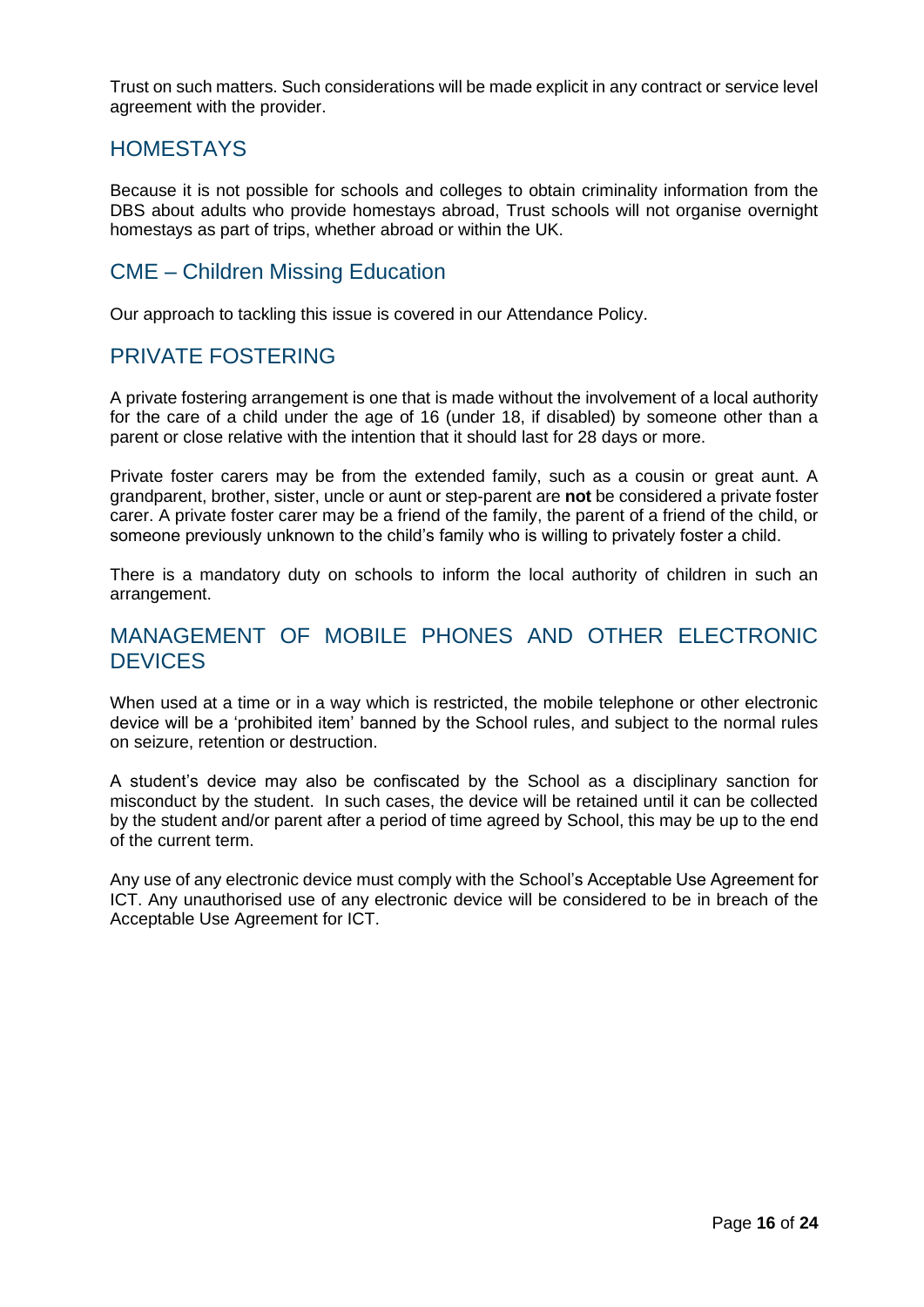# <span id="page-16-0"></span>**ANNEX 1: CRANBURY COLLEGE**

The Designated Safeguarding Lead (DSL) for this school is:

**NAME JOB TITLE** Charlotte Baggley Assistant Headteacher

The Deputy Designated Lead is:

| <b>NAME</b>    |  |
|----------------|--|
| Simon Lovelock |  |

**NAME JOB TITLE** Head of School

The safeguarding team is:

| <b>NAME</b>           | <b>JOB TITLE</b>                         |
|-----------------------|------------------------------------------|
| Sue Walker            | <b>Primary Behaviour Support Manager</b> |
| Courtney Leluan-Bird  | <b>KS3 Phase Leader</b>                  |
| Nicky Dzieulska-Miles | <b>KS4 Phase Leader</b>                  |
| Sarah Blunsden        | <b>KS5 Phase Leader</b>                  |
| Luke Baker            | SEND and Vulnerable Groups Manager       |

A member of our Child Protection team is available at [cc-safeguarding@maidenerleghtrust.org](mailto:safeguarding@cranburycollege.reading.sch.uk)

Outside of school hours advice can be sought from Emergency Duty Team on 01344 786543 in an emergency and where a child is at risk of harm, the police should also be notified.

The name of the LADO (Local Authority Designated Officer) for Reading Borough Council is : **Jeremy Curtis**

#### <span id="page-16-1"></span>**DESIGNATED GOVERNOR**

The designated member of the Local Advisory Board is: Mary Morris

#### **DESIGNATED MENTAL HEALTH LEAD**

The designated Mental Health Lead is: Luke Baker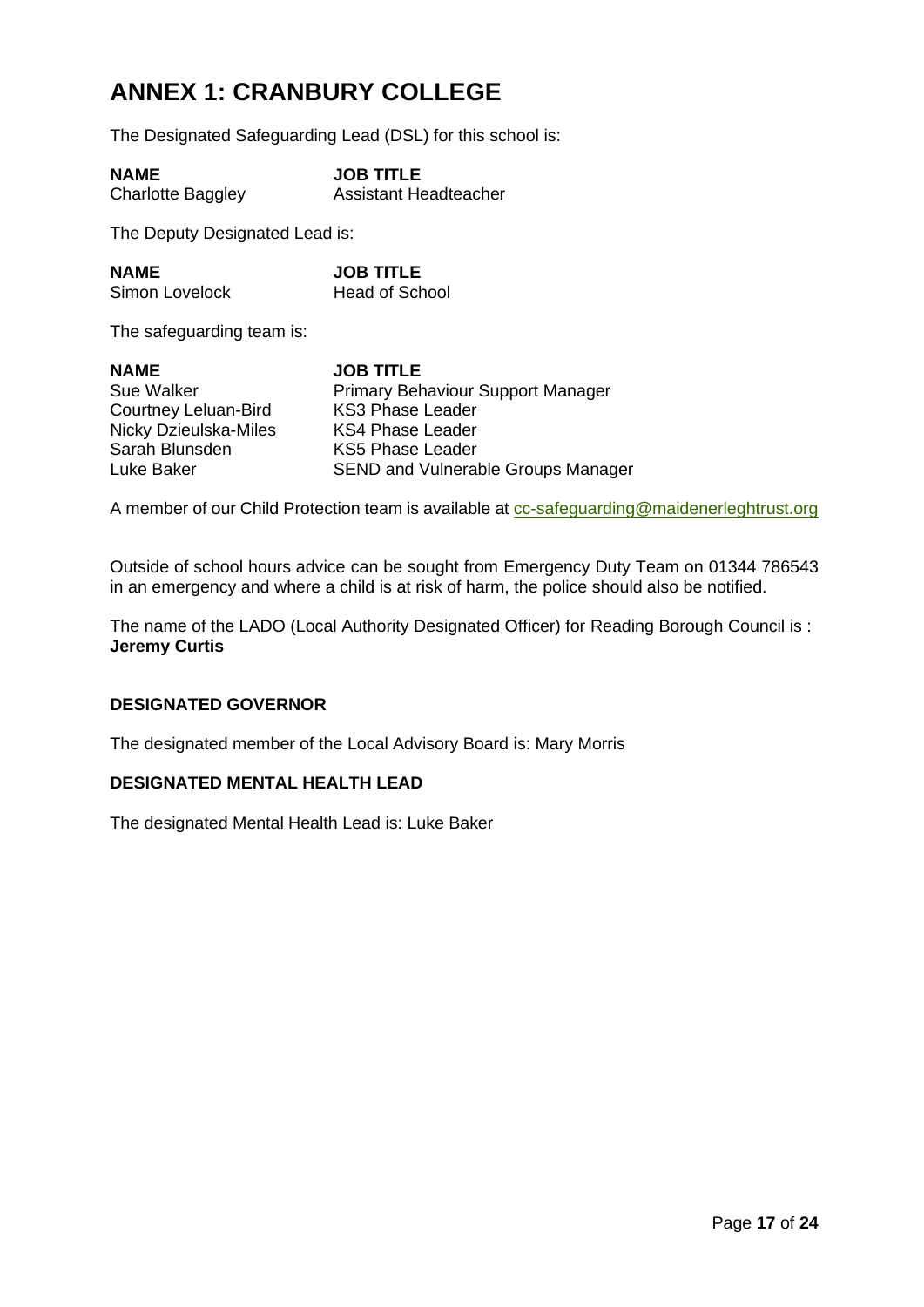# <span id="page-17-0"></span>**ANNEX 2: APPROPRIATE BEHAVIOUR AND PROFESSIONAL BOUNDARIES**

- Abide by the staff Code of Conduct at all times and model professional standards at all times representing the school directly or indirectly.
- 1:1 meetings with students should be in a room with visual access to others
- Keep doors open, at least slightly, when meeting with a student alone
- Do not have out of school relationships with students (Facebook, texting, emailing).
- Make sure you have read and signed the Acceptable Use Policy and that you have read and signed for Part 1 of the most up to date Keeping Children Safe in Education (2021)
- Ensure your privacy settings are high on Facebook get someone to check if you're not sure.
- Do not give students a lift home. Students may only be transported with two members of staff and where the driver is insured for Business Use.
- Do not use student toilets
- Talk to your line manager if ever you feel something you said or did could have been misconstrued.
- If a student is missing from your lesson and has previously been in school On Patrol should be called.
- All visitors to school must sign in at reception. No-one should be alone with students unless they have undergone a DBS check and local safeguarding training. Those authorised on site during the school day can be identified through their school uniform, their lanyard or their badge.
- Do not physically block or prevent students from passing through corridors/doorways
- Staff and visitors are all expected to wear lanyards on site at all times
- Staff should challenge any adult on site that they don't recognise
- It is not illegal for members of staff to touch a student. In addition to being able to use reasonable force, in the course of normal day to day activities and in proper and necessary circumstances, for example when comforting, congratulating or praising a student, or demonstrating techniques in music or physical education, it may be appropriate for staff to touch a student.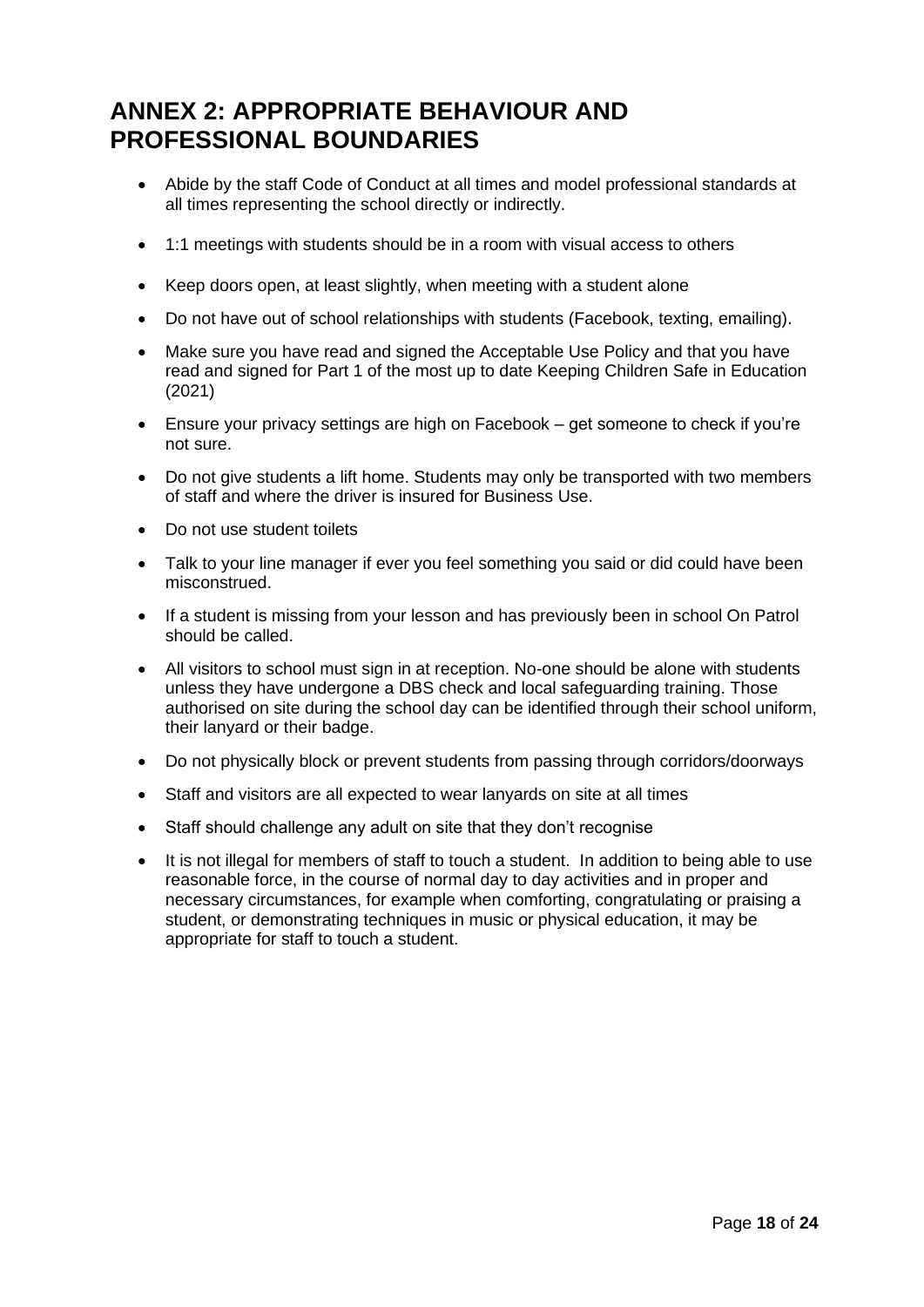# <span id="page-18-0"></span>**ANNEX 3: INDICATORS OF ABUSE AND NEGLECT**

There are four kinds of abuse and neglect: Physical Abuse, Emotional Abuse, Neglect and Sexual Abuse.

All staff should be aware that abuse, neglect and safeguarding issues are rarely standalone events that can be covered by one definition or label. In most cases, multiple issues will overlap with one another.

**Abuse**: a form of maltreatment of a child. Somebody may abuse or neglect a child by inflicting harm or by failing to act to prevent harm. Children may be abused in a family or in an institutional or community setting by those known to them or, more rarely, by others. Abuse can take place wholly online, or technology may be used to facilitate offline abuse. Children may be abused by an adult or adults or by another child or children.

**Physical abuse**: a form of abuse which may involve hitting, shaking, throwing, poisoning, burning or scalding, drowning, suffocating or otherwise causing physical harm to a child. Physical harm may also be caused when a parent or carer fabricates the symptoms of, or deliberately induces, illness in a child.

**Emotional abuse**: the persistent emotional maltreatment of a child such as to cause severe and adverse effects on the child's emotional development. It may involve conveying to a child that they are worthless or unloved, inadequate, or valued only insofar as they meet the needs of another person. It may include not giving the child opportunities to express their views, deliberately silencing them or 'making fun' of what they say or how they communicate. It may feature age or developmentally inappropriate expectations being imposed on children. These may include interactions that are beyond a child's developmental capability as well as overprotection and limitation of exploration and learning, or preventing the child from participating in normal social interaction. It may involve seeing or hearing the ill-treatment of another. It may involve serious bullying (including cyberbullying), causing children frequently to feel frightened or in danger, or the exploitation or corruption of children. Some level of emotional abuse is involved in all types of maltreatment of a child, although it may occur alone.

**Sexual abuse:** involves forcing or enticing a child or young person to take part in sexual activities, not necessarily involving a high level of violence, whether or not the child is aware of what is happening. The activities may involve physical contact, including assault by penetration (for example rape or oral sex) or non-penetrative acts such as masturbation, kissing, rubbing and touching outside of clothing. They may also include non-contact activities, such as involving children in looking at, or in the production of, sexual images, watching sexual activities, encouraging children to behave in sexually inappropriate ways, or grooming a child in preparation for abuse. Sexual abuse can take place online, and technology can be used to facilitate offline abuse. Sexual abuse is not solely perpetrated by adult males. Women can also commit acts of sexual abuse, as can other children. The sexual abuse of children by other children is a specific safeguarding issue in education and is covered on pages 5 and 6 of this document.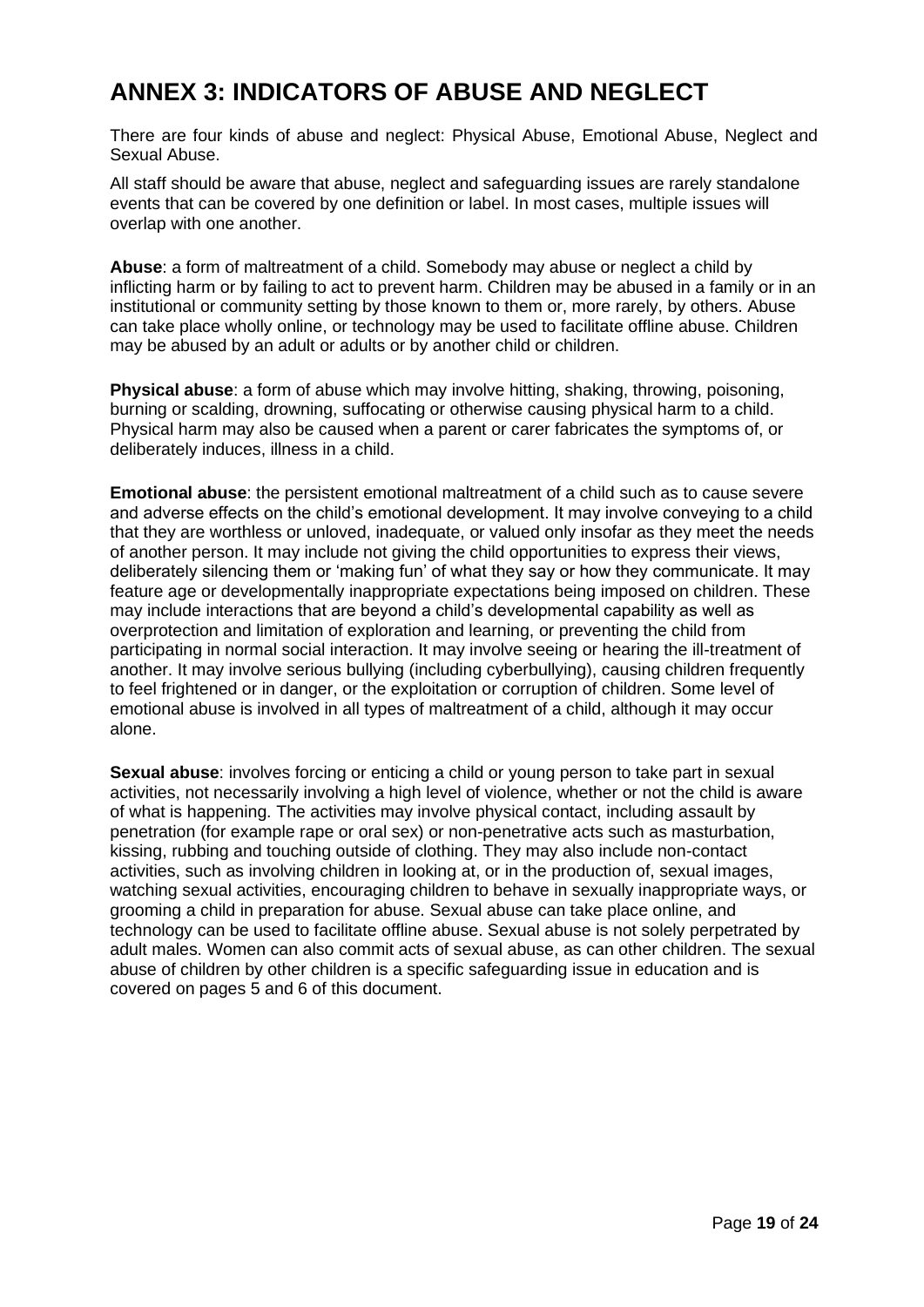# <span id="page-19-0"></span>**ANNEX 4: CHILD PROTECTION INFORMATION**

#### **CSE – Child Sexual Exploitation**

Child sexual exploitation is a form of child sexual abuse. It occurs where an individual or group takes advantage of an imbalance of power to coerce, manipulate or deceive a child or young person under the age of 18 into sexual activity (a) in exchange for something the victim needs or wants, and/or (b) for the financial advantage or increased status of the perpetrator or facilitator. The victim may have been sexually exploited even if the sexual activity appears consensual. Child sexual exploitation does not always involve physical contact; it can also occur through the use of technology.

Staff training and information is disseminated through our Child Protection Training and in updates.

Students learn about this through tutorial programme, assemblies and visiting speakers and in curriculum time. They learn about keeping themselves safe and what to do if they have a concern.

Actions are:

- Staff and students raise any concerns they may have with the school's DSL.
- •
- Cases or suspected cases of CSE are reported to the police and social services.

#### **County Lines**

County lines is a term used to describe gangs and organised criminal networks involved in exporting illegal drugs into one or more importing areas within the UK, using dedicated mobile phone lines or other form of "deal line". They are likely to exploit children and vulnerable adults to move and store the drugs and money and they will often use coercion, intimidation, violence (including sexual violence) and weapons. County lines activity and the associated violence, drug dealing and exploitation has a devastating impact on young people, vulnerable adults and local communities.

Actions are:

- Assemblies delivered to explain the dangers of becoming involved in County Lines type activity.
- •
- School works with local police force and other agencies.
- •
- Staff raise concerns with the school's DSL.

#### *Potential Indicators of CSE and involvement in County Lines*

- *Acquisition of money, clothes, mobile phones etc without plausible explanation;*
- *Gang-association and/or isolation from peers/social networks;*
- *Exclusion or unexplained absences from school, college or work;*
- *Leaving home/care without explanation and persistently going missing or returning late;*
- *Excessive receipt of texts/phone calls;*
- *Returning home under the influence of drugs/alcohol;*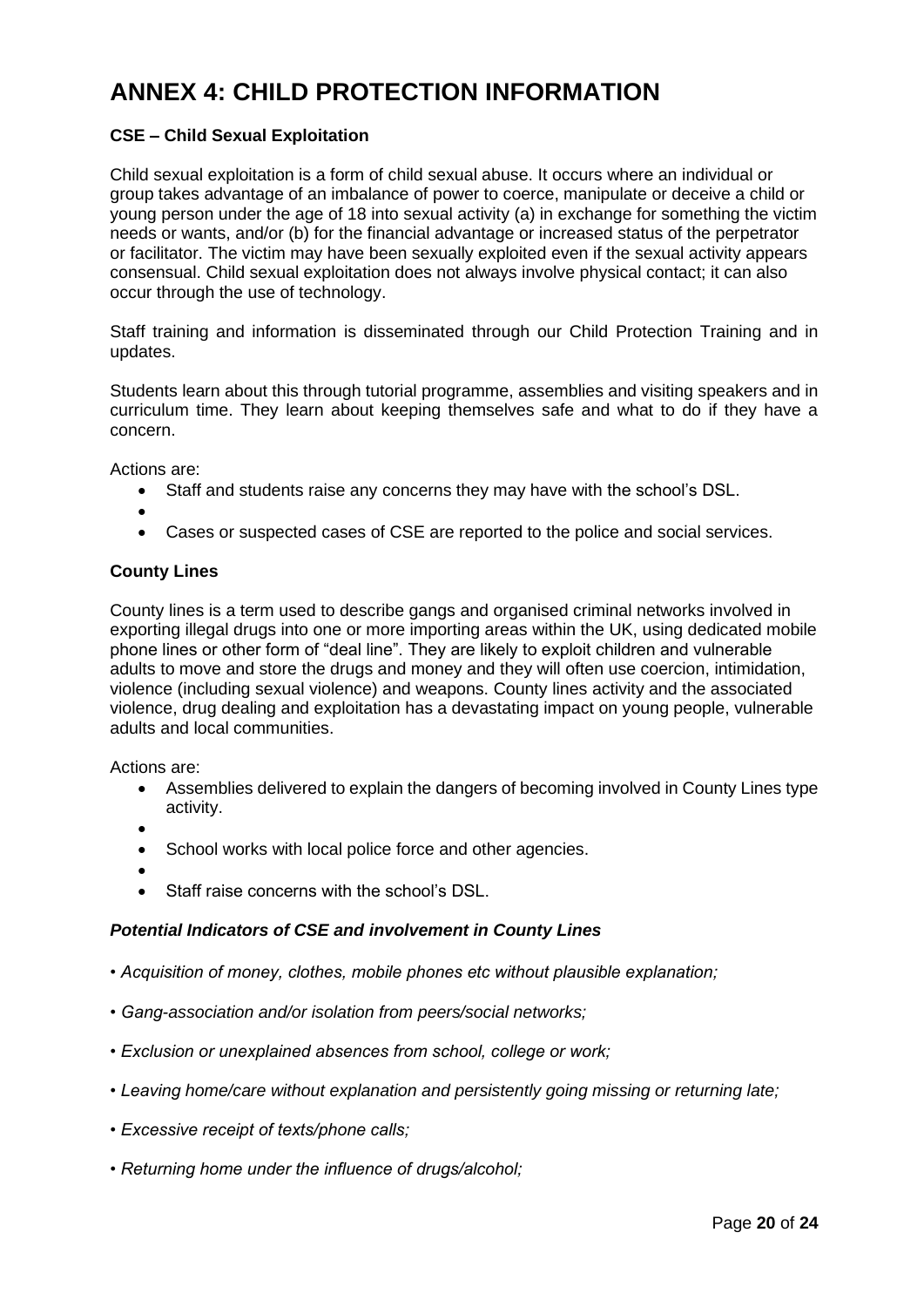- *Inappropriate sexualised behaviour for age/sexually transmitted infections;*
- *Evidence of/suspicions of physical or sexual assault;*
- *Relationships with controlling or significantly older individuals or groups;*
- *Multiple callers (unknown adults or peers);*
- *Frequenting areas known for sex work;*
- *Concerning use of internet or other social media;*
- *Increasing secretiveness around behaviours; and*
- *Self-harm or significant changes in emotional well-being.*

#### **FGM – Female Genital Mutilation**

#### **Female genital mutilation (sometimes referred to as female circumcision) refers to procedures that intentionally alter or cause injury to the female genital organs for nonmedical reasons. The practice is illegal in the UK.**

It has been estimated that over 20,000 girls under the age of 15 are at risk of female genital mutilation (FGM) in the UK each year, and that 66,000 women in the UK are living with the consequences of FGM. However, the true extent is unknown, due to the "hidden" nature of the crime. FGM is prevalent in Africa, the Middle East and Asia. In the UK, FGM tends to occur in areas with larger populations of communities who practise FGM, such as first-generation immigrants, refugees and asylum seekers. These areas include London, Cardiff, Manchester, Sheffield, Northampton, Birmingham, Oxford, Crawley, Reading, Slough and Milton Keynes.

Staff training and information is disseminated through our Child Protection Training and in updates.

Students learn about this through assembly and our PSHE/SMSC programme.

Actions are:

- Staff and students raise any concerns they may have with the school's DSL.
- Cases or suspected cases of FGM are reported to the police and social services.
- Where a case of FGM is identified in a girl under the age of 18, teachers are legally required to make a report to the police under the FGM mandatory reporting duty.
- The school Attendance Officer is aware or the countries in which FGM is prevalent monitors all leaves of absence.

#### **FII – Fabricated/Induced Illness**

Fabricated or induced illness (FII) is a rare form of child abuse. It occurs when a parent or carer, exaggerates or deliberately causes symptoms of illness in the child. In fabricated or induced illness, the parent may present the child as ill when they are healthy, deliberately induce symptoms of illness, manipulate test results, or exaggerate or lie about symptoms. Some of the indicators of fabricated or induced illness, include:

- the medical history doesn't make sense
- treatment is ineffective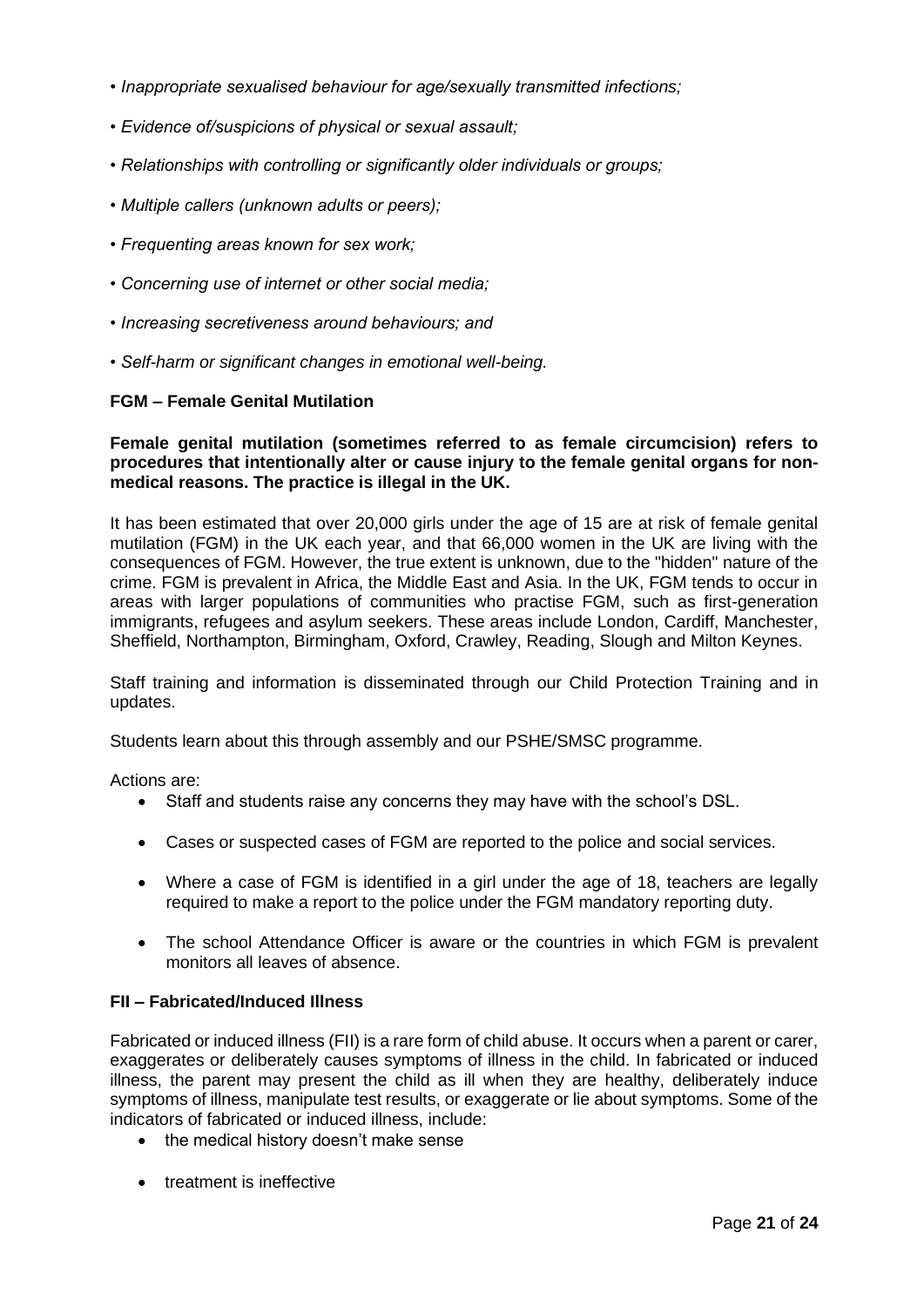- the symptoms disappear when the carer isn't around, and
- they can be seen repeatedly by different professionals looking for different things.

In all cases, the child's normal life is restricted. Cases of fabricated or induced illness are very complex. Where fabricated and induced illness is suspected, referrals should be made without alerting the child's carer.

Staff training and information is disseminated through our Child Protection Training and in updates.

Actions are:

- Staff and students raise any concerns they may have with the school's DSL.
- Cases or suspected cases of FII are reported to social services.

#### **Online Safety**

Protecting young people properly means thinking beyond the traditional school environment. Online bullying and grooming are both very harmful to young people and we want to ensure that this does not happen on our network or equipment but also that students understand how to recognise it happening and protect themselves against it.

Grooming is a word used to describe how people who want to sexually harm children and young people get close to them, and often their families, and gain their trust. Online grooming may occur by people forming relationships with children and pretending to be their friend. Radicalisation is a form of grooming, but for the purposes drawing young people into extremist or terrorist behaviours, or to encourage them to enter into abusive relationships with extremist individuals or groups.

Actions are:

- Staff and students are all asked to sign acceptable use policies.
- The IT network has appropriate security settings in place which are checked annually.
- The school has monitoring software which is used to check activity on the network.
- Cyber-safety is taught through ICT and PSMSC.
- Staff and students raise any concerns they may have with the school's DSL who in turn will seek advice from outside agencies should the need arise.
- Cases or suspected cases of grooming and/or online abuse are reported to the police and social services.

#### **Forced Marriage**

A forced marriage is where one or both people do not (or in cases of people with learning disabilities, cannot) consent to the marriage and pressure or abuse is used. It is recognised as a form of violence against women and men, domestic/child abuse and a serious abuse of human rights.

A marriage must be entered into with the free and full consent of both parties. An arranged marriage is not the same as a forced marriage.

In an arranged marriage, the families take a leading role in choosing the marriage partner, but both parties are free to choose whether to enter into the marriage or not.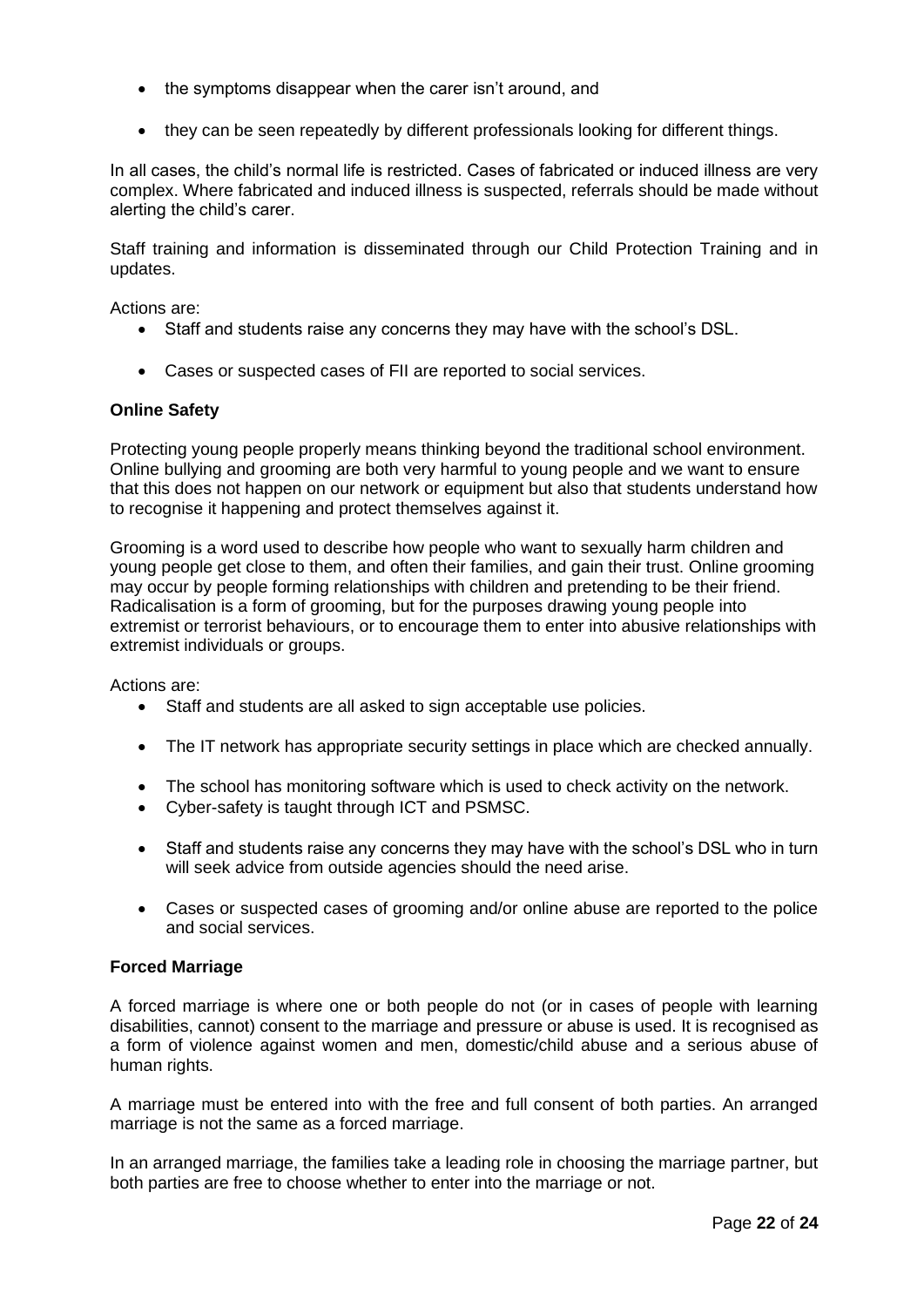The pressure put on people to marry against their will can be physical (including threats, actual physical violence and sexual violence) or emotional and psychological (for example, when someone is made to feel like they're bringing shame on their family). Financial abuse (taking your wages or not giving you any money) can also be a factor. In some case people may be taken abroad without knowing that they are to be married. When they arrive in that Country, their passport(s)/travel documents may be taken to try to stop them from returning to the UK.

Staff training and information is disseminated through our Child Protection Training and in updates.

Students learn about this through the tutorial programme, assemblies and visiting speakers and in curriculum time. They learn what to do if they have a concern where to go to get help if they need it (in school and in the community).

Actions are:

- Staff and students raise any concerns they may have with the school's DSL.
- Cases or suspected cases of forced marriage are reported to the police and social services.
- The school Attendance Officer is aware or the countries in which forced marriage is prevalent monitors all leaves of absence.

#### **Extremism/Radicalisation**

Extremism is defined as:

*'Vocal or active opposition to fundamental British values, including democracy, the rule of law, individual liberty and mutual respect and tolerance of different faiths and beliefs; and/or calls for the death of members of our armed forces, whether in this country or overseas'.* 

There is no place for extremist views of any kind in our school, whether from internal sources – students, staff or governors, or external sources - school community, external agencies or individuals. Our students see our school as a safe place where they can explore controversial issues safely and where our teachers encourage and facilitate this – we have a duty to ensure this happens.

As a school we recognise that extremism and exposure to extremist materials and influences can lead to poor outcomes for students and so should be addressed as a safeguarding concern as set out in this policy. We also recognise that if we fail to challenge extremist views we are failing to protect our students.

Extremists of all persuasions aim to develop destructive relationships between different communities by promoting division, fear and mistrust of others based on ignorance or prejudice and thereby limiting the life chances of young people. Education is a powerful weapon against this; equipping young people with the knowledge, skills and critical thinking, to challenge and debate in an informed way.

Students learn about this through a broad and balanced tutorial programme, so that our students are enriched, understand and become tolerant of difference and diversity and also to ensure that they thrive, feel valued and not marginalized. They also learn how to keep themselves safe and where to go to get help if they need it (in school and in the community).

Actions are:

• Staff and students raise any concerns they may have with the school's DSL who in turn will seek advice from outside agencies should the need arise.